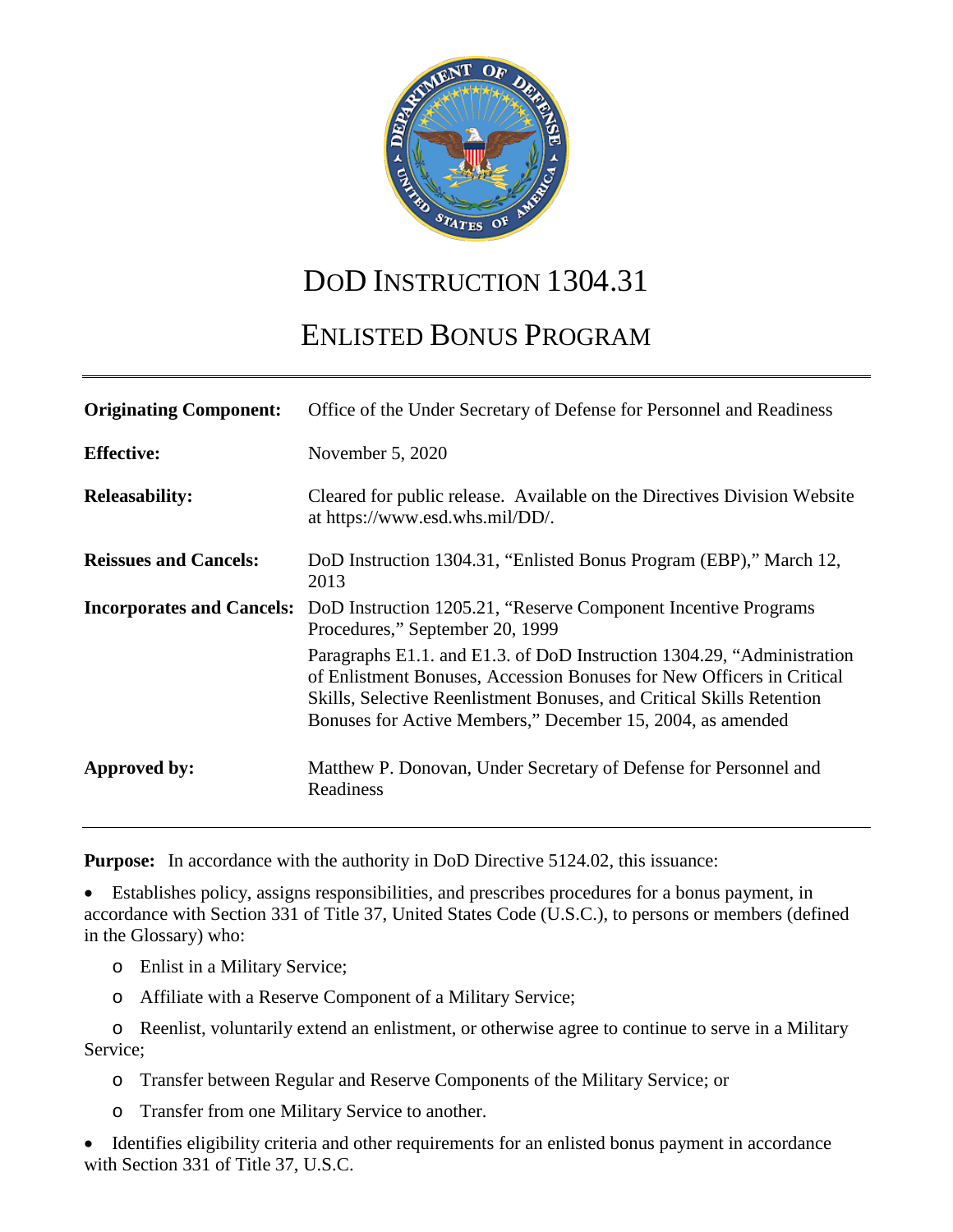# **TABLE OF CONTENTS**

| 2.1. Assistant Secretary of Defense for Manpower and Reserve Affairs (ASD(M&RA)) 5     |  |
|----------------------------------------------------------------------------------------|--|
| 2.2. Deputy Assistant Secretary of Defense for Military Personnel Policy (DASD(MPP)) 5 |  |
| 2.3. Under Secretary of Defense (Comptroller)/Chief Financial Officer, Department of   |  |
|                                                                                        |  |
|                                                                                        |  |
|                                                                                        |  |
|                                                                                        |  |
|                                                                                        |  |
|                                                                                        |  |
|                                                                                        |  |
|                                                                                        |  |
|                                                                                        |  |
|                                                                                        |  |
|                                                                                        |  |
|                                                                                        |  |
|                                                                                        |  |
|                                                                                        |  |
|                                                                                        |  |
|                                                                                        |  |
|                                                                                        |  |
|                                                                                        |  |
|                                                                                        |  |
|                                                                                        |  |
|                                                                                        |  |
|                                                                                        |  |
|                                                                                        |  |
|                                                                                        |  |
|                                                                                        |  |
|                                                                                        |  |
|                                                                                        |  |
|                                                                                        |  |
|                                                                                        |  |
|                                                                                        |  |
|                                                                                        |  |
|                                                                                        |  |
|                                                                                        |  |
|                                                                                        |  |
|                                                                                        |  |
|                                                                                        |  |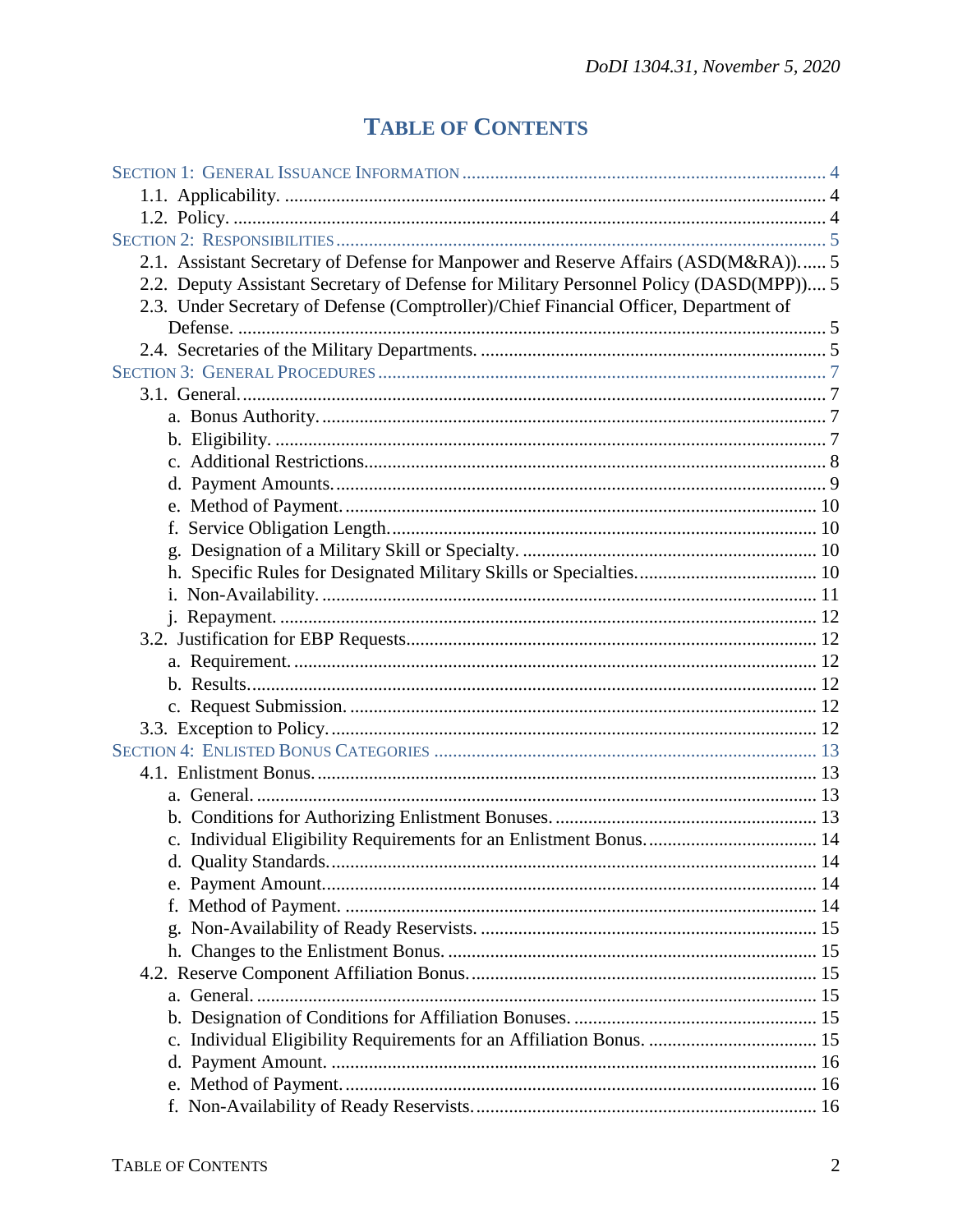| b. Eligibility Requirements for a Prior Service Reenlistment Bonus.  17                |  |
|----------------------------------------------------------------------------------------|--|
|                                                                                        |  |
|                                                                                        |  |
|                                                                                        |  |
|                                                                                        |  |
|                                                                                        |  |
|                                                                                        |  |
| c. Designation of a Unit or Grade, or Imposition of Such Other Condition or Conditions |  |
|                                                                                        |  |
|                                                                                        |  |
|                                                                                        |  |
|                                                                                        |  |
|                                                                                        |  |
|                                                                                        |  |
|                                                                                        |  |
|                                                                                        |  |
|                                                                                        |  |
|                                                                                        |  |
|                                                                                        |  |
|                                                                                        |  |
|                                                                                        |  |

## **TABLES**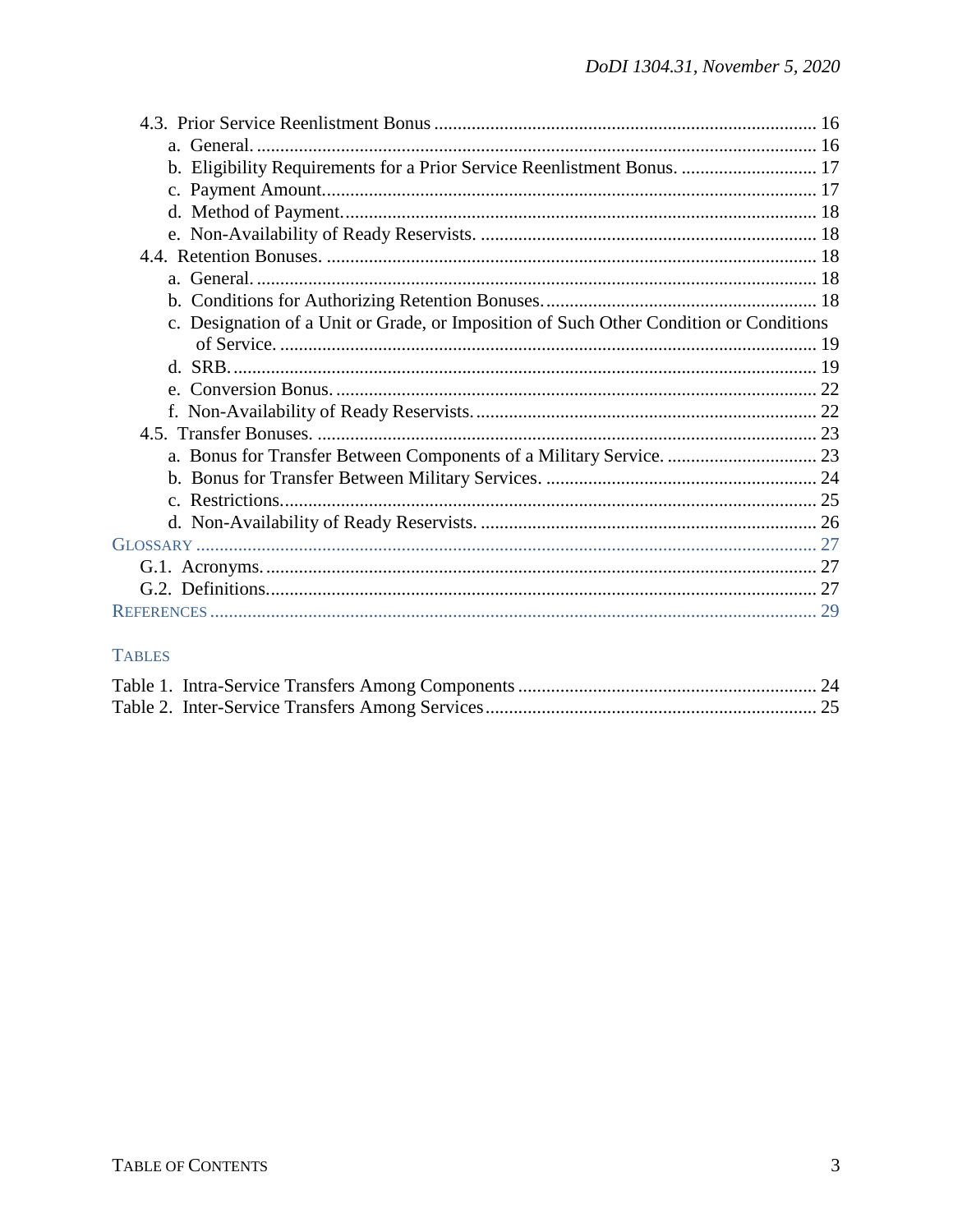## **SECTION 1: GENERAL ISSUANCE INFORMATION**

## <span id="page-3-1"></span><span id="page-3-0"></span>**1.1. APPLICABILITY.**

This issuance applies to OSD, the Military Departments, the Office of the Chairman of the Joint Chiefs of Staff and the Joint Staff, the Combatant Commands, the Office of Inspector General of the Department of Defense, the Defense Agencies, the DoD Field Activities, and all other organizational entities within the DoD (referred to collectively in this issuance as the "DoD Components").

## <span id="page-3-2"></span>**1.2. POLICY.**

a. The Enlisted Bonus Program (EBP) will encourage enlistment, affiliation, reenlistment, retention, or transfer between the Military Services and Regular and Reserve Military Components in designated military career fields, skills, units, or under such other condition or conditions of service for specified periods of obligated service to meet DoD personnel requirements.

b. Individuals may not receive multiple bonus payments in accordance with this issuance for the same period of service.

c. The bonus program will be used in a cost-effective manner and in support of force management objectives.

d. Retroactive bonus payments are prohibited.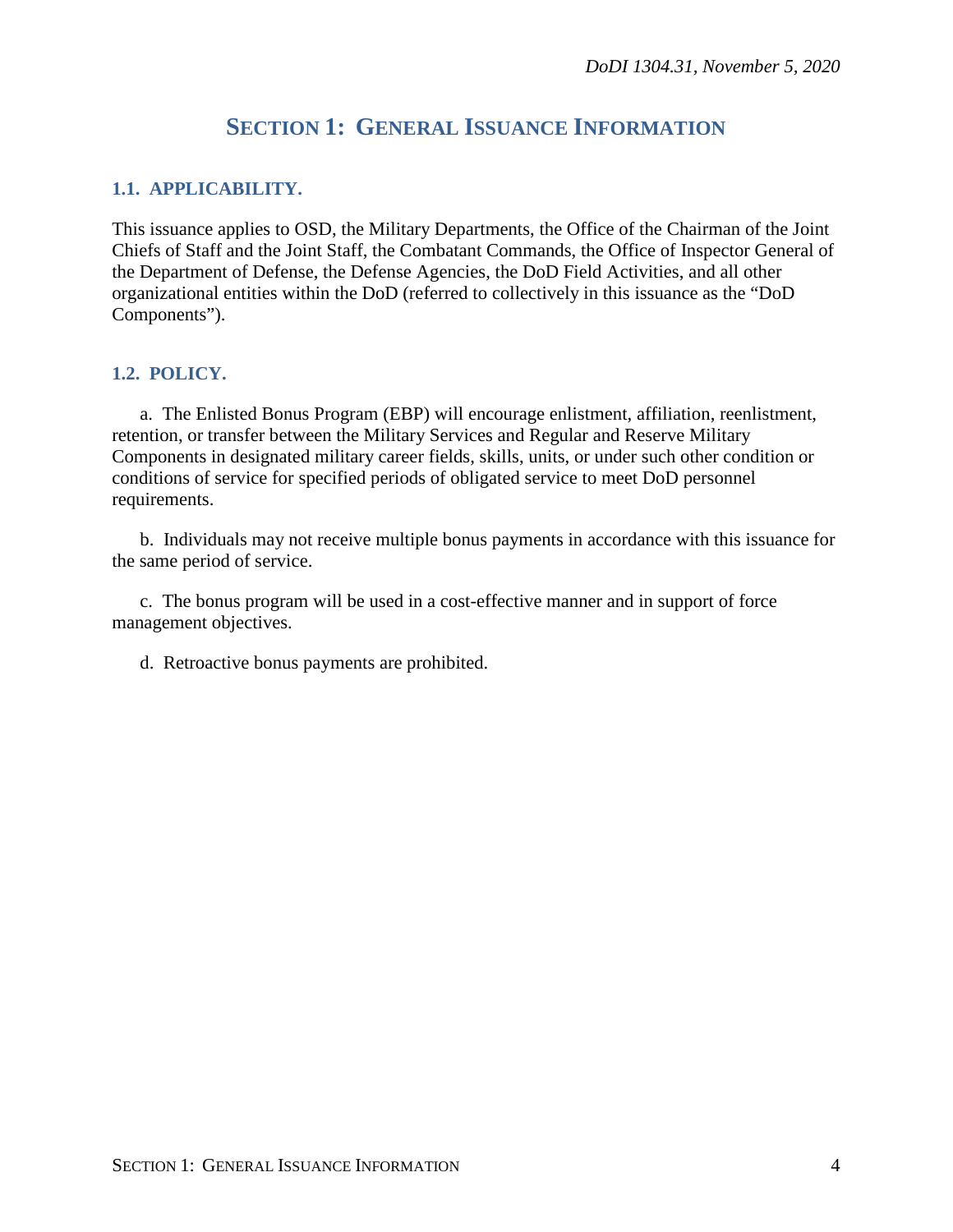## **SECTION 2: RESPONSIBILITIES**

## <span id="page-4-1"></span><span id="page-4-0"></span>**2.1. ASSISTANT SECRETARY OF DEFENSE FOR MANPOWER AND RESERVE AFFAIRS (ASD(M&RA)).**

Under the authority, direction, and control of the Under Secretary of Defense for Personnel and Readiness (USD(P&R)), the ASD(M&RA):

a. Oversees the EBP procedures, requirements, and conditions, and establishes such other appropriate procedures, requirements, and conditions for program administration.

b. Evaluates and acts on any request of the Secretary of the Military Department concerned with the EBP procedures affecting the Regular and Reserve Components.

c. Monitors compliance with this issuance and proposes revisions to the EBP.

## <span id="page-4-2"></span>**2.2. DEPUTY ASSISTANT SECRETARY OF DEFENSE FOR MILITARY PERSONNEL POLICY (DASD(MPP)).**

Under the authority, direction, and control of the USD(P&R), through the ASD(M&RA), the DASD(MPP):

a. Reviews the annual Service EBP reports and updates the ASD(M&RA) accordingly.

b. Collects and reviews Service requests for revisions to Sections 3 and 4.

c. Reviews and makes determinations on Military Department waiver requests regarding years-of-service restrictions for selective retention bonuses (SRBs) listed in Paragraphs  $4.4.d.(3)(b)$  and  $4.4.d.(5)(a)$ .

## <span id="page-4-3"></span>**2.3. UNDER SECRETARY OF DEFENSE (COMPTROLLER)/CHIEF FINANCIAL OFFICER, DEPARTMENT OF DEFENSE.**

The Under Secretary of Defense Comptroller/Chief Financial Officer, Department of Defense, publishes regulations in Volume 7A of DoD 7000.14-R regarding procedures for payment of enlisted bonuses, in accordance with Section 331 of Title 37, U.S.C. and this issuance.

## <span id="page-4-4"></span>**2.4. SECRETARIES OF THE MILITARY DEPARTMENTS.**

The Secretaries of the Military Departments:

a. Establish Service-specific policy to administer the EBP, consistent with Section 331 of Title 37, U.S.C. and this issuance, and within available funds.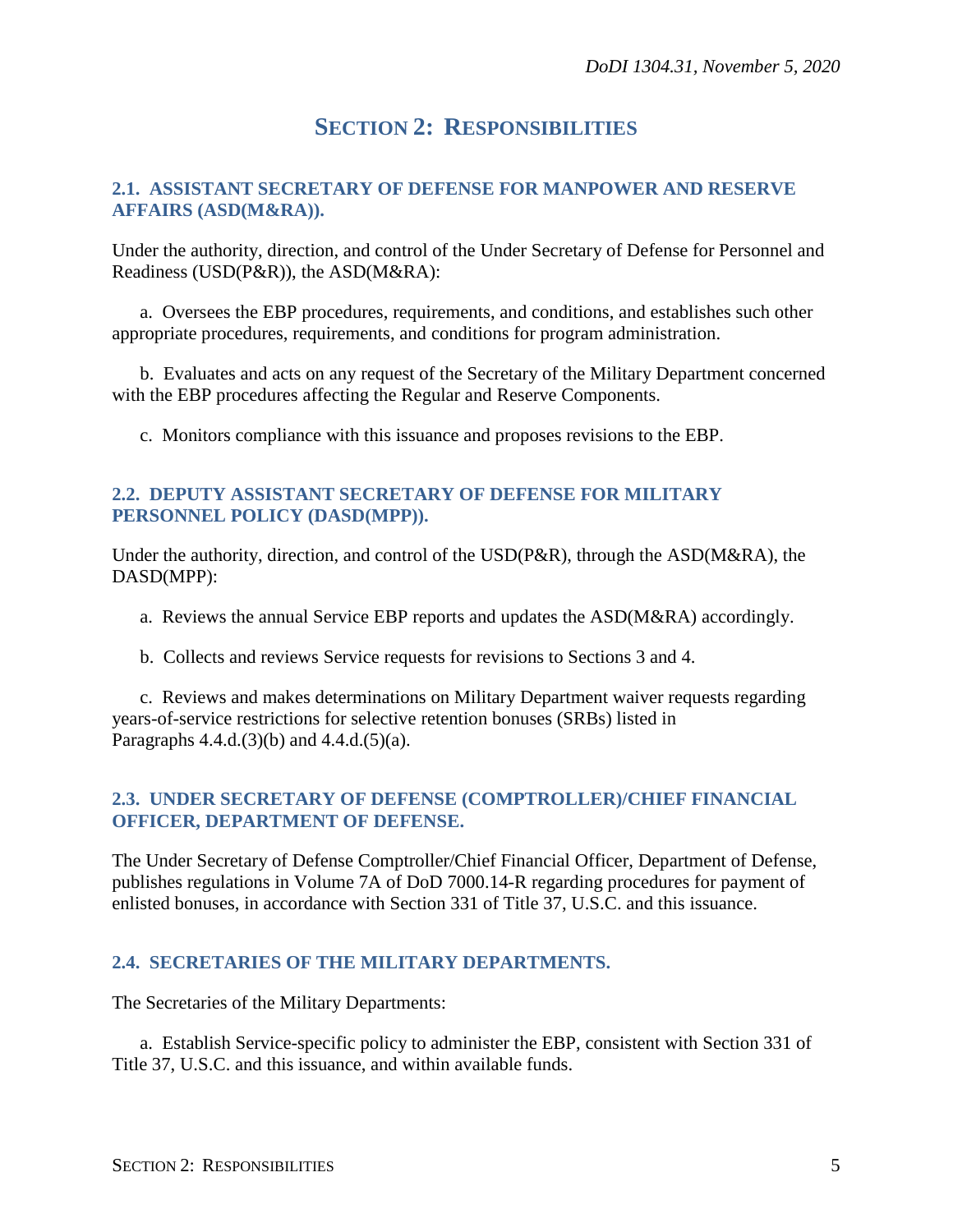b. Submit request for any new enlisted bonus, not specified in Section 4, to the ASD(M&RA) for approval. All request must include the justification and rationale for the new bonus pursuant to Section 331 of Title 37, U.S.C. and Paragraph 3.2. of this issuance.

c. Notify the ASD(M&RA) before implementing Service-imposed EBP procedures, requirements, and conditions that are more restrictive than those described in Section 3.

d. Annually review the EBP procedures, requirements, and conditions described in Sections 3 and 4. Submit any change request or revision to Sections 3 and 4 to the DASD(MPP).

e. Widely disseminate information regarding the EBP to ensure that eligible persons and members are fully aware of the program.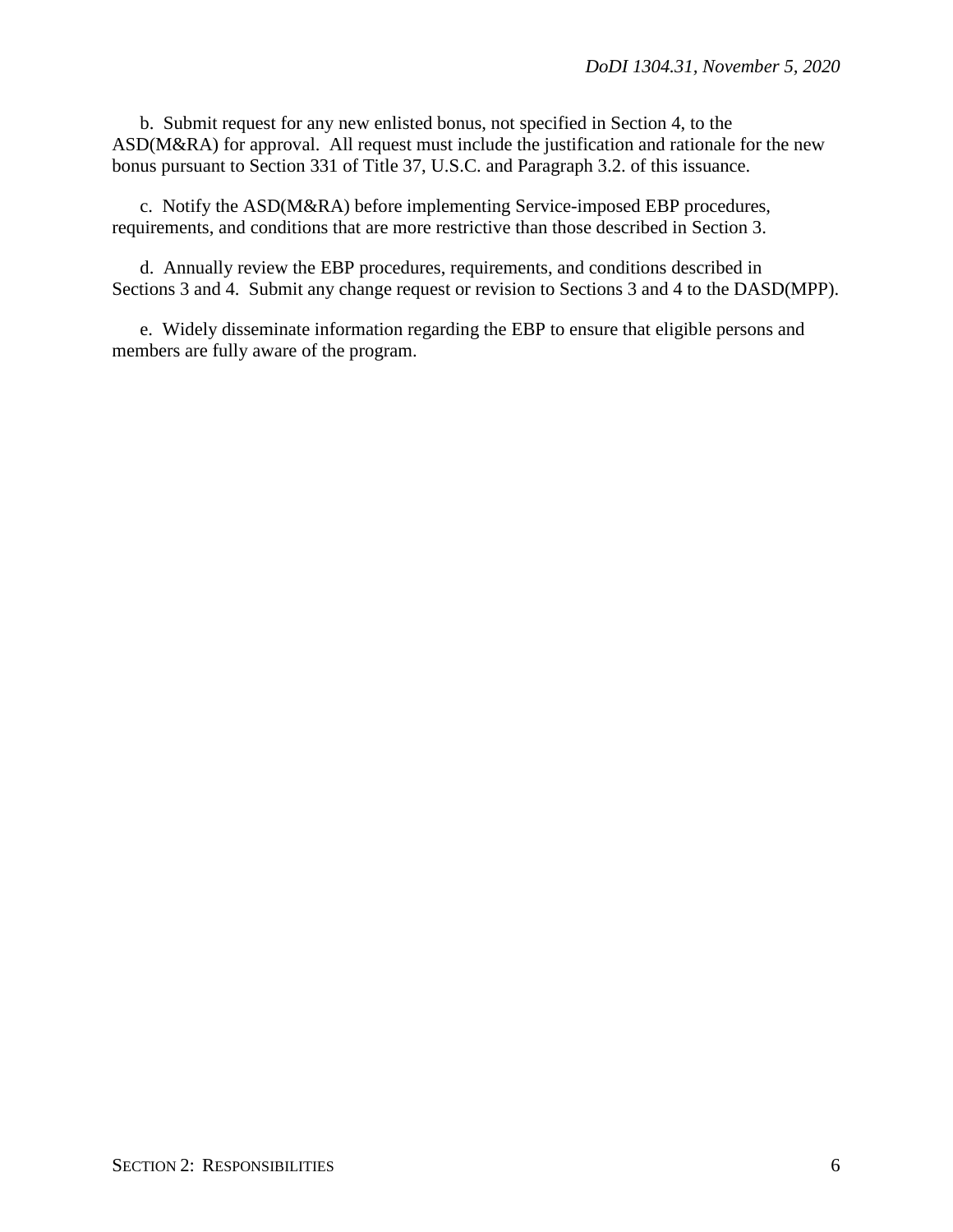## **SECTION 3: GENERAL PROCEDURES**

## <span id="page-6-1"></span><span id="page-6-0"></span>**3.1. GENERAL.**

The Secretaries of the Military Departments may pay a bonus under the EBP (in accordance with Section 331 of Title 37, U.S.C.) to persons or members, as appropriate, to support recruiting and retention efforts in designated military skills, career fields, units, or grades, or to meet some other condition or conditions of service imposed by the Secretary of the Military Department concerned.

#### <span id="page-6-2"></span>**a. Bonus Authority.**

The Secretaries of the Military Departments may pay a bonus in accordance with the EBP to a person or member in the Military Services who:

(1) Enlists in a Regular or Reserve Component of a Military Service;

(2) Affiliates with a Reserve Component of a Military Service;

(3) Reenlists, voluntarily extends an enlistment, or otherwise agrees to serve in a Regular or Reserve Component of a Military Service for a specified period in a designated military skill, career field, unit, or grade, or under such other conditions of service as the USD(P&R) or the Secretary of the Military Department concerned may specify;

(4) Transfers between the Regular Component and the Ready Reserve of a Military Service; or

(5) Transfers from a Regular Component or the Ready Reserve of a Military Service to a Regular Component or the Ready Reserve of another Military Service, subject to the approval of the Secretary of the Military Service to which the member is transferring.

## <span id="page-6-3"></span>**b. Eligibility.**

Pursuant to Paragraph 3.1.a., the Secretaries of the Military Departments may pay a bonus to a person or member who:

(1) Signs an agreement with the Secretary of the Military Department concerned to serve on active duty or in an active status for a specified period:

(a) In a designated military specialty or skill, career field, unit, grade; or

(b) To meet other condition(s) imposed by the Secretary of the Military Department concerned.

(2) Successfully completes training and becomes qualified in a designated skill or career field, if completion of such training and technical qualification forms the basis for which the bonus is paid.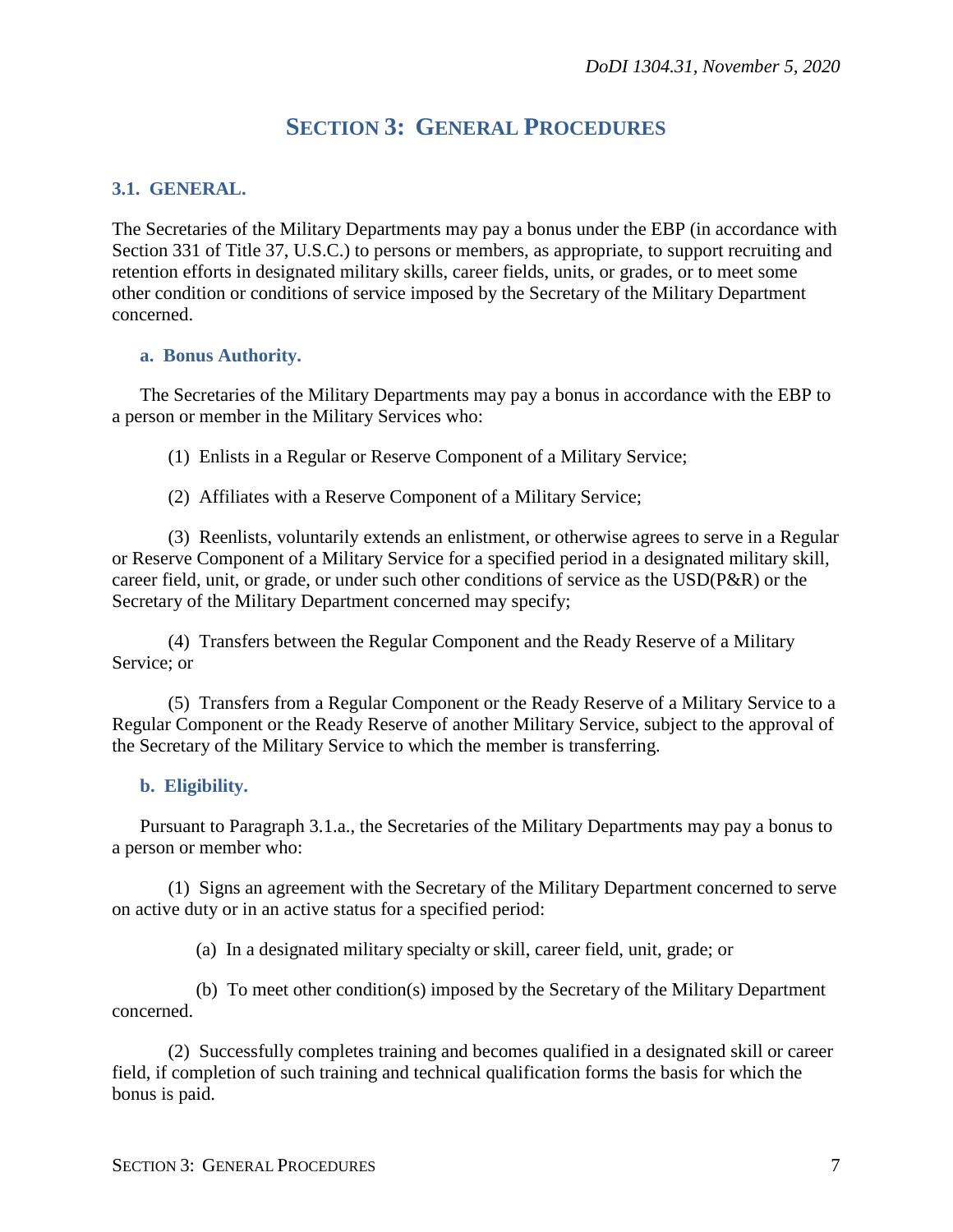(3) Qualifies pursuant to any additional eligibility criteria prescribed by the Secretary of the Military Department concerned.

(4) Meets the additional eligibility criteria outlined in Section 4 for each bonus type (i.e., enlistment, affiliation, reenlistment, retention, or transfer).

(5) Is not in receipt of an affiliation, enlistment, reenlistment, retention, or transfer bonus for the same period of service.

(6) Will not exceed the mandatory retirement or high-year tenure date during the specified period of obligated service for which the bonus is paid.

(7) Is not serving a service obligation, except as noted in Paragraph 3.1.c.(4).

## <span id="page-7-0"></span>**c. Additional Restrictions.**

(1) Pursuant to Section 371 of Title 37, U.S.C., a person or member may not receive a bonus or incentive pay in accordance with Subchapter I and Subchapter II of Title 37, U.S.C., for the same activity, skill, or period of military service.

(2) Members who receive a bonus in accordance with Section 334a of Title 37, U.S.C. are not eligible for a bonus pursuant to this issuance.

(3) Existing bonus contracts pursuant to Subchapter I of Chapter 5 of Title 37, U.S.C., will remain in effect through the preexisting termination dates, and are not superseded by the policies in this issuance.

(4) Members with existing service obligations from previous bonus agreements are not eligible to receive a bonus pursuant to this issuance, until the expiration of the existing service obligation except when:

(a) The member repays any unearned portion of the previous bonus amount and the Secretary of the Military Department concerned waives the remaining service obligation; or

(b) The Secretary of the Military Department concerned offers an SRB or extension bonus in accordance with this issuance up to 2 years before the completion of a member's existing service obligation. This option requires the payment amount for the new bonus agreement be calculated on the additional service obligation and may not include any obligated service from the previous agreement. The service obligation for the new bonus will begin on the later of the date of the agreement or the expiration of the existing service obligation.

(5) A member who received readjustment pay, severance pay, or separation pay in accordance with Chapter 35 of Volume 7A of DoD 7000.14-R is not eligible for a bonus in accordance with this issuance.

(6) Federal civilian employees, who are required as a condition of their employment to maintain membership in the Selected Reserve, are not eligible for a bonus pursuant to this issuance.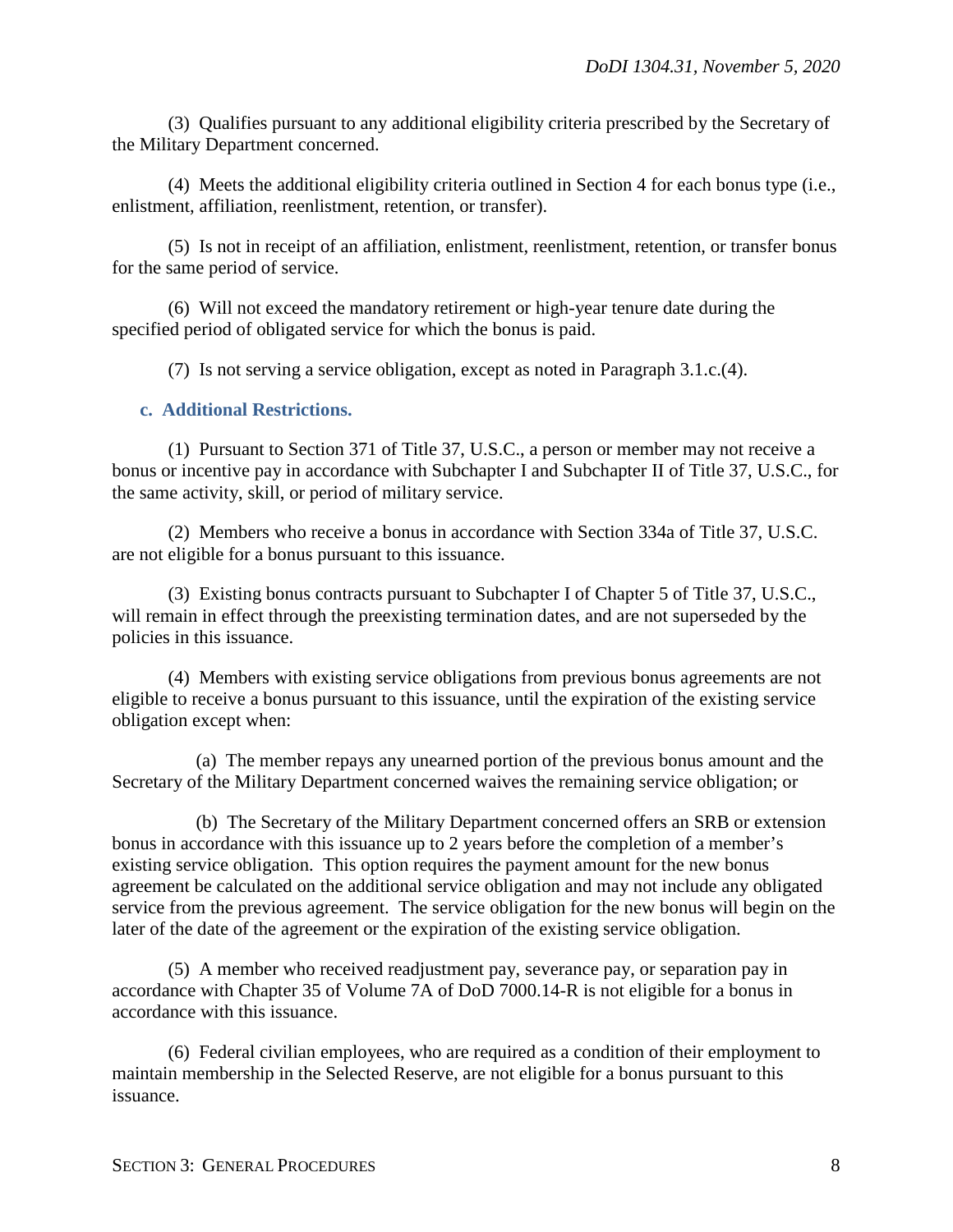(a) The Secretaries of the Military Departments may submit an exception request in accordance with Paragraph 3.3. for members serving in critically short military specialties.

(b) Reserve Component members who enter into a new bonus agreement within 6 months before accepting a federal civilian position, where membership in the Selected Reserve is a condition of employment, are subject to repayment of the new bonus amount and rescission of the previous bonus agreement.

(7) Members previously discharged or released from active duty or military service in an active status based on a determination of misconduct, substandard duty performance, or moral or professional dereliction are not eligible for a bonus.

#### <span id="page-8-0"></span>**d. Payment Amounts.**

Bonus amounts paid in accordance with a written agreement will:

(1) Be fixed upon acceptance of the agreement by the Secretary of the Military Department concerned and may only be paid prospectively.

(2) Not be paid for any period of service in which a bonus has already been paid except as noted in Paragraph 3.1.c.(4).

(3) Not exceed the amounts for each bonus type listed in Section 4, unless otherwise approved by the ASD(M&RA).

(4) Be in addition to any other pay and allowance to which the person or member is entitled, unless otherwise precluded in this section or Section 371, Subchapter III, Chapter 5 of Title 37, U.S.C.

(5) Be determined by the Secretary of the Military Department concerned, as long as the bonus amount does not exceed those authorized in Section 4.

(a) Any request to offer a bonus in excess of the amounts listed in Section 4 up to the statutory limit is subject to the approval of the ASD(M&RA).

(b) Service requests to offer bonus amounts greater than those in Section 4 must include the bonus type, dollar amount, duration of the bonus, and justification for the increased amount. The justification must include a cost and econometric analysis of the increased bonus amount, replacement and training costs, operational impact and, when applicable, any civilian market conditions effecting a member's decision to leave or stay.

(c) When calculating the bonus amount, the bonus amount may only cover the period of additional service obligation.

(6) Be structured in a manner to encourage higher annual amounts in exchange for longer active duty or active status service commitments.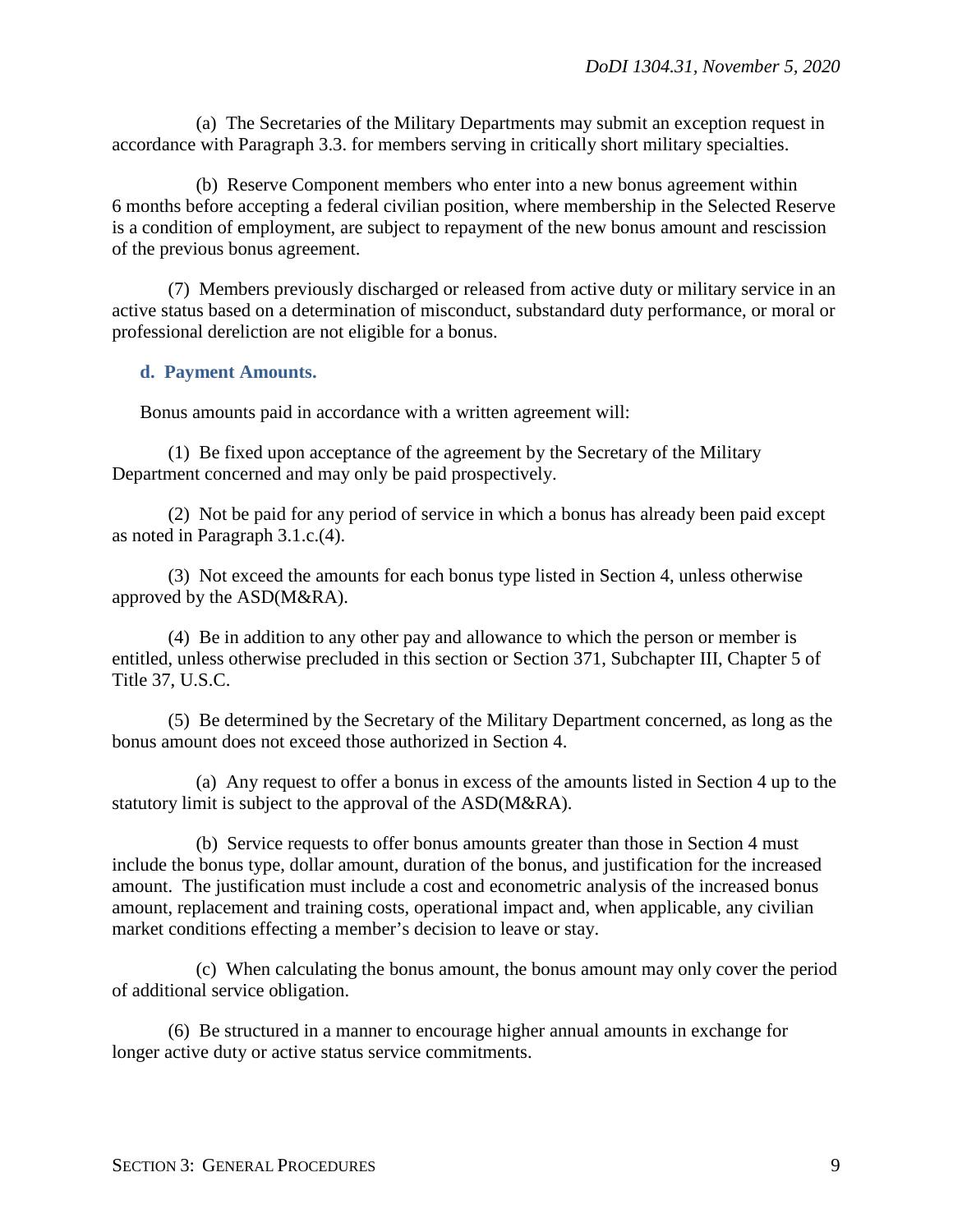#### <span id="page-9-0"></span>**e. Method of Payment.**

(1) The Secretary of the Military Department concerned will establish the method of payment for the bonus (i.e., lump sum or periodic installments).

(2) The Secretary of the Military Department concerned may disburse payment based on training milestones, proportional length of service, or lump sum. However, the Secretary concerned will not pay any portion of a skill bonus before the person or member has completed any required training and is qualified for the military skill that is the basis for the bonus.

#### <span id="page-9-1"></span>**f**. **Service Obligation Length.**

The Secretary of the Military Department concerned may establish a longer initial period of obligated service for a bonus recipient than for a non-bonus recipient in the same military skill, except when the initial obligated service incurred due to training requirements is greater than the normal enlistment period for military service.

#### <span id="page-9-2"></span>**g. Designation of a Military Skill or Specialty.**

When designating a military skill for purposes of paying bonuses, the Secretary of the Military Department concerned must consider:

(1) The potential impact of the critical personnel shortage on the mission of the Military Department concerned.

(2) The degree to which retention in a particular military skill does not meet established retention objectives.

(3) The length and high cost of training associated with the military skill.

(4) Overall manning and grade shortages.

(5) The relatively arduous or otherwise demanding nature of the military skill, as compared to other military or civilian alternatives.

(6) The high demand for the military skill in the civilian labor market.

#### <span id="page-9-3"></span>**h. Specific Rules for Designated Military Skills or Specialties.**

The following are specific procedures, requirements, and conditions related to an enlistment, reenlistment, or transfer bonus paid for a period of obligated service in a designated military skill.

(1) The period of obligated service in a designated military skill, career field, unit, or grade will include normal skill progression, as defined by the Secretary of the Military Department concerned, such as attending courses in professional military education, and any other advanced training or education related to a designated military skill.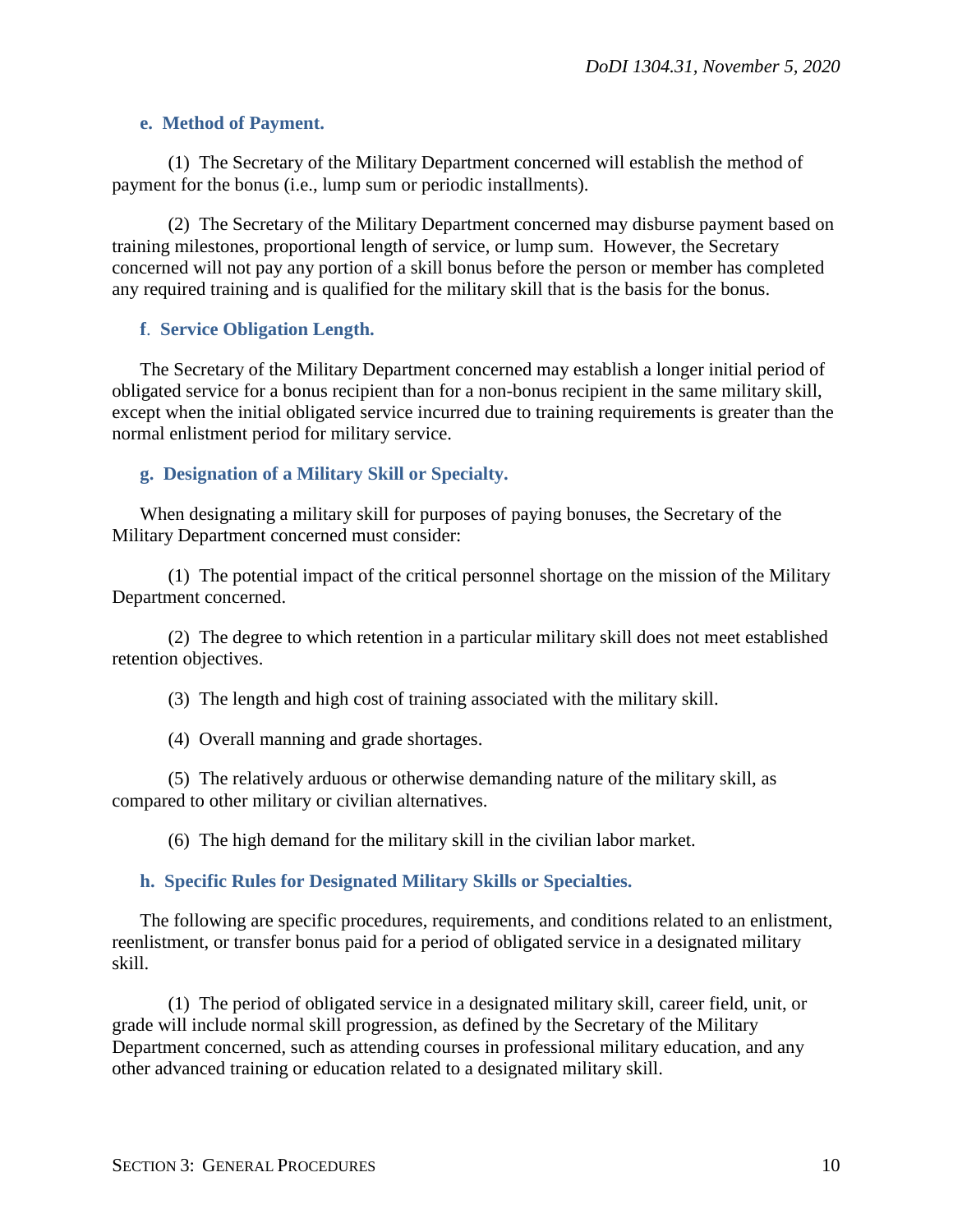(2) Persons or members receiving skill-based bonuses are expected to serve in a position for which the skill is required. For a service obligation of at least 36 months, the Secretary of the Military Department concerned may reduce the assignment requirement to a period of 2 years based on the needs of the Military Service. The Secretary will establish assignment criteria and procedures that limit the circumstances in which such period performing the skill may be reduced. They will specify such other appropriate condition(s) of service, consistent with Section 331(b)(2) of Title 37, U.S.C., and Paragraph 3.1.a. of this issuance. Additionally, the Secretary concerned will:

(a) Ensure through Service-specific policy that military personnel centers identify, monitor, and review such obligated military service curtailments.

(b) Approve any assignment criteria reduction that involves more than one consecutive assignment in a military skill other than that which was designated for purposes of the EBP. This responsibility may be delegated no lower than the grade of major general or tear admiral.

- (c) Confirm that any reduction request is:
	- 1. Clearly justified based on the needs of the Military Department concerned.
	- 2. Not granted on a routine basis.

#### <span id="page-10-0"></span>**i. Non-Availability.**

Members of the Ready Reserve who are transferred to the Standby Reserve in accordance with DoD Directive 1200.7 will have their bonus suspended during this period and will not be entitled to any future bonus payments while in the Standby Reserve. This suspension period may not exceed 1 year. In cases with unusual and extenuating circumstances, the Secretary of the Military Department concerned may grant a one-time suspension up to 3 years on a case-by-case basis. If a member is subsequently transferred back to the Ready Reserve in the skill for which they had previously contracted, he or she may be reinstated in the bonus program.

(1) To qualify, members must extend their term of service, or service obligation, in order to serve the full original bonus agreement period.

(2) Entitlement to subsequent payments will resume on the adjusted anniversary date of satisfactory and creditable Reserve service, as appropriate. The date must be adjusted for the period in the Standby Reserve.

(3) Failure to report after a suspension period or not meeting reinstatement criteria in accordance with the bonus agreement will result in termination of the bonus and repayment of any unearned portion of the bonus, as appropriate. (See Paragraph 3.1.j. for additional information.)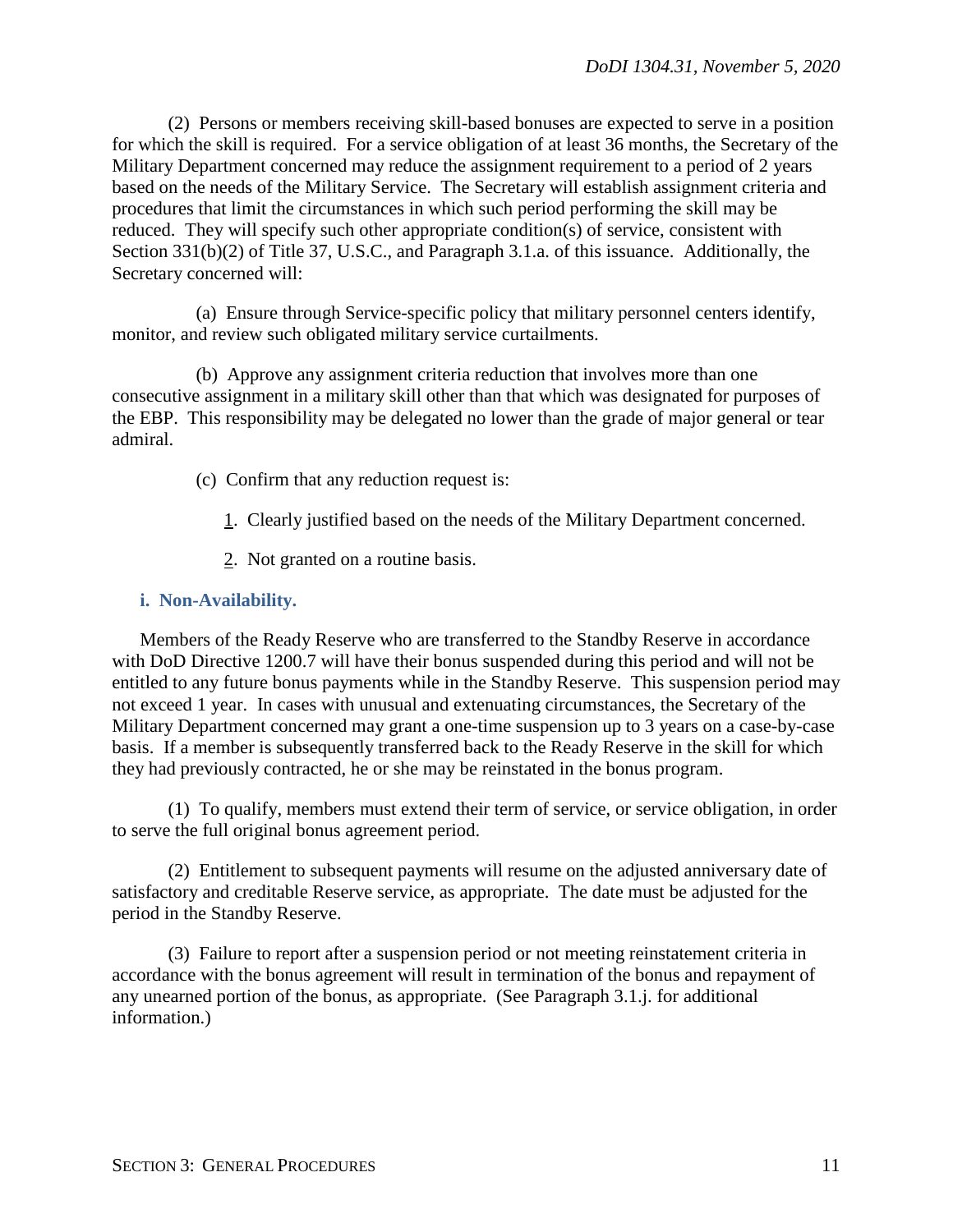## <span id="page-11-0"></span>**j. Repayment.**

A person or member who receives a bonus in accordance with Section 331 of Title 37, U.S.C., and fails to complete the period of obligated service or other conditions of service for which the bonus is paid, as specified in the agreement and required in Paragraph 3.1.a., must repay the Military Department concerned pursuant to Section 373 of Title 37, U.S.C., and Chapter 2 of Volume 7A of DoD 7000.14-R.

## <span id="page-11-1"></span>**3.2. JUSTIFICATION FOR EBP REQUESTS.**

Analysis is necessary to ensure enlistment and retention bonuses are employed in the most cost effective manner.

#### <span id="page-11-2"></span>**a. Requirement.**

The Military Departments will utilize cost benefit ratios and analytical tools to justify requests for bonuses under the EBP. These models will be predictive of short-term end-strength and mission needs. The Military Department's analysis will focus on criticality of a skill, manpower composition and force structure changes, replacement costs, operational readiness on Service missions, and current market conditions for a specific specialty.

#### <span id="page-11-3"></span>**b. Results.**

The analysis should focus on the effectiveness and efficiency of the bonus and will be provided with any new enlisted bonus request or continuation of an existing bonus.

## <span id="page-11-4"></span>**c. Request Submission.**

All requests for any new enlisted bonus, not specified in Section 4, will be forwarded to the ASD(M&RA) for approval.

## <span id="page-11-5"></span>**3.3. EXCEPTION TO POLICY.**

The Secretaries of the Military Departments may request an exception to policy for any policy in this issuance that limits their Department's ability to accomplish its mission. The ASD(M&RA) will evaluate exception requests on a case-by-case basis.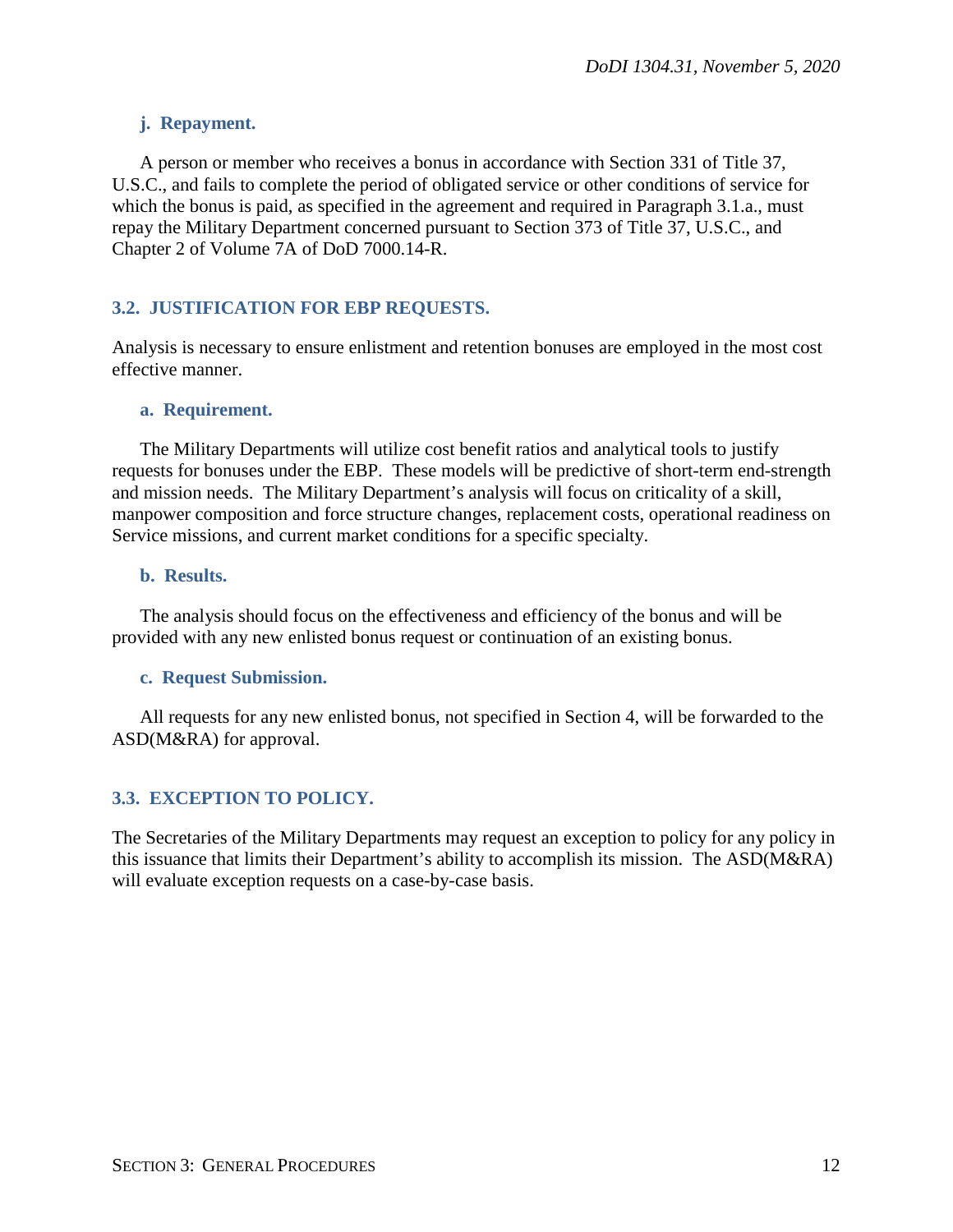## **SECTION 4: ENLISTED BONUS CATEGORIES**

## <span id="page-12-1"></span><span id="page-12-0"></span>**4.1. ENLISTMENT BONUS.**

#### <span id="page-12-2"></span>**a. General.**

The enlistment bonus, authorized by Section 331(a)(1) of Title 37, U.S.C., provides a monetary incentive that may be offered to encourage an individual with no prior military service to enlist in a Military Service.

(1) Specifically, the bonus is authorized when an individual agrees to enlist and serve for a specified period of obligated service in accordance with Paragraph 3.1.b.(1).

(2) Consistent with Section 331(a)(1) of Title 37, U.S.C., the award and administration of an enlistment bonus is governed by:

(a) The procedures, requirements, and conditions described in Paragraphs 4.1.b. through 4.1.g.

(b) Any additional conditions and requirements prescribed by the Secretary of the Military Department concerned that are consistent with Section 331 of Title 37, U.S.C., and this issuance.

(3) Reservists currently obligated to a Military Service under a delayed entry program are **not** eligible for an enlistment bonus from another Military Service.

<span id="page-12-3"></span>**b. Conditions for Authorizing Enlistment Bonuses.**

The Secretary of the Military Department concerned may pay an enlistment bonus in exchange for an individual's agreement to serve for a specified period in a designated military skill when:

(1) Total accession objectives have not been met.

(2) The attainment of established Military Department accession objectives necessary to sustain adequate manning in a military skill or career field have not been met.

(3) The attainment of the accession objectives or attainment percentages are significantly below the total accession objectives attainment average for the Military Department concerned.

(4) A personnel shortage exists in pay grades E-1 through E-4 within those year groups that constitute the period of initial obligated service.

(5) A need exists to incentivize individuals entering the Military Service during historically low recruiting periods.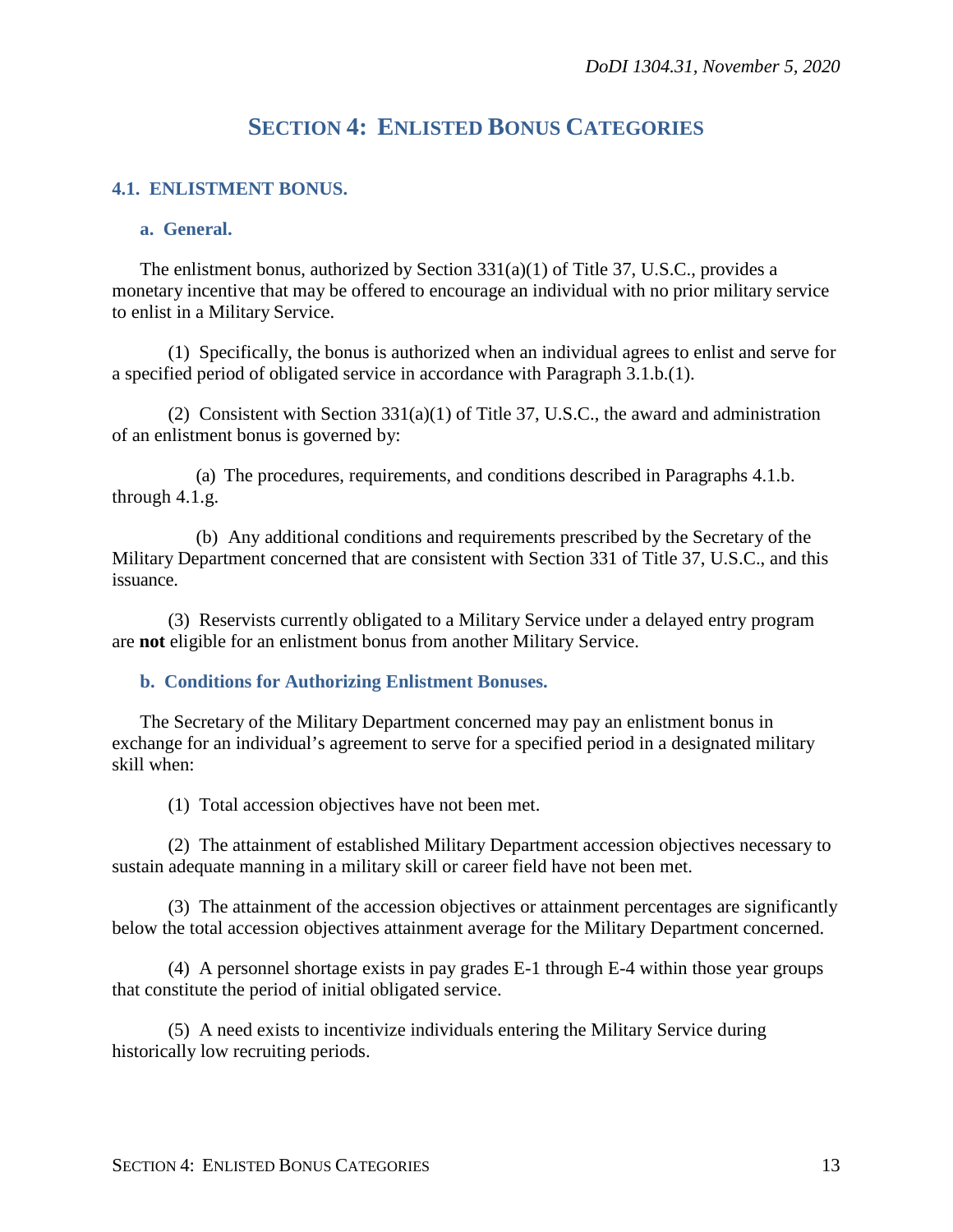## <span id="page-13-0"></span>**c. Individual Eligibility Requirements for an Enlistment Bonus.**

In addition to the minimum eligibility requirements in Paragraph 3.1.b., an eligible person must:

(1) Possess a high school diploma, a completion or attendance certificate in lieu of a high school diploma, or a General Educational Development program certificate.

(2) Be an initial enlistee in a Regular or Reserve Component of a Military Service.

- (3) Have either:
	- (a) Not previously served in the Military Services; or

(b) Served, but was released from such service before completing basic training requirements and the service was characterized as either honorable or uncharacterized.

(4) Not have previously received an enlistment bonus in accordance with Subchapter I of Chapter 5 of Title 37, U.S.C., or Section 331(a)(1) of Title 37, U.S.C.:

(5) Successfully complete training and become technically qualified in a designated skill if completion of such training and technical qualification forms the basis under which the bonus is paid.

(6) Either enlist for at least 2 years or extend an initial period of obligated service to a total of at least 2 years in the Regular Component or Selected Reserve of the Reserve Component of a Military Service for the purpose of qualifying for award of an enlistment bonus.

## <span id="page-13-1"></span>**d. Quality Standards.**

The Secretary of the Military Department concerned may establish quality standards that the enlistee must meet for award of an enlistment bonus. However, the Military Department must report offers and enlistment bonus amounts made to recruits in the Armed Forces Qualification Test Category IIIB or lower to the USD(P&R).

## <span id="page-13-2"></span>**e. Payment Amount.**

The enlistment bonus for a designated military skill or the cumulative amount of enlistment bonuses to any individual must not exceed \$50,000 for a minimum 2-year service obligation. The length of initial enlistment period(s) will be considered when determining bonus amounts.

## <span id="page-13-3"></span>**f. Method of Payment.**

The Secretary of the Military Department concerned will establish the method of payment for the bonus (i.e., lump sum or periodic installments).

(1) Payment should be disbursed based on training milestones, bonus amounts, and length of enlistment.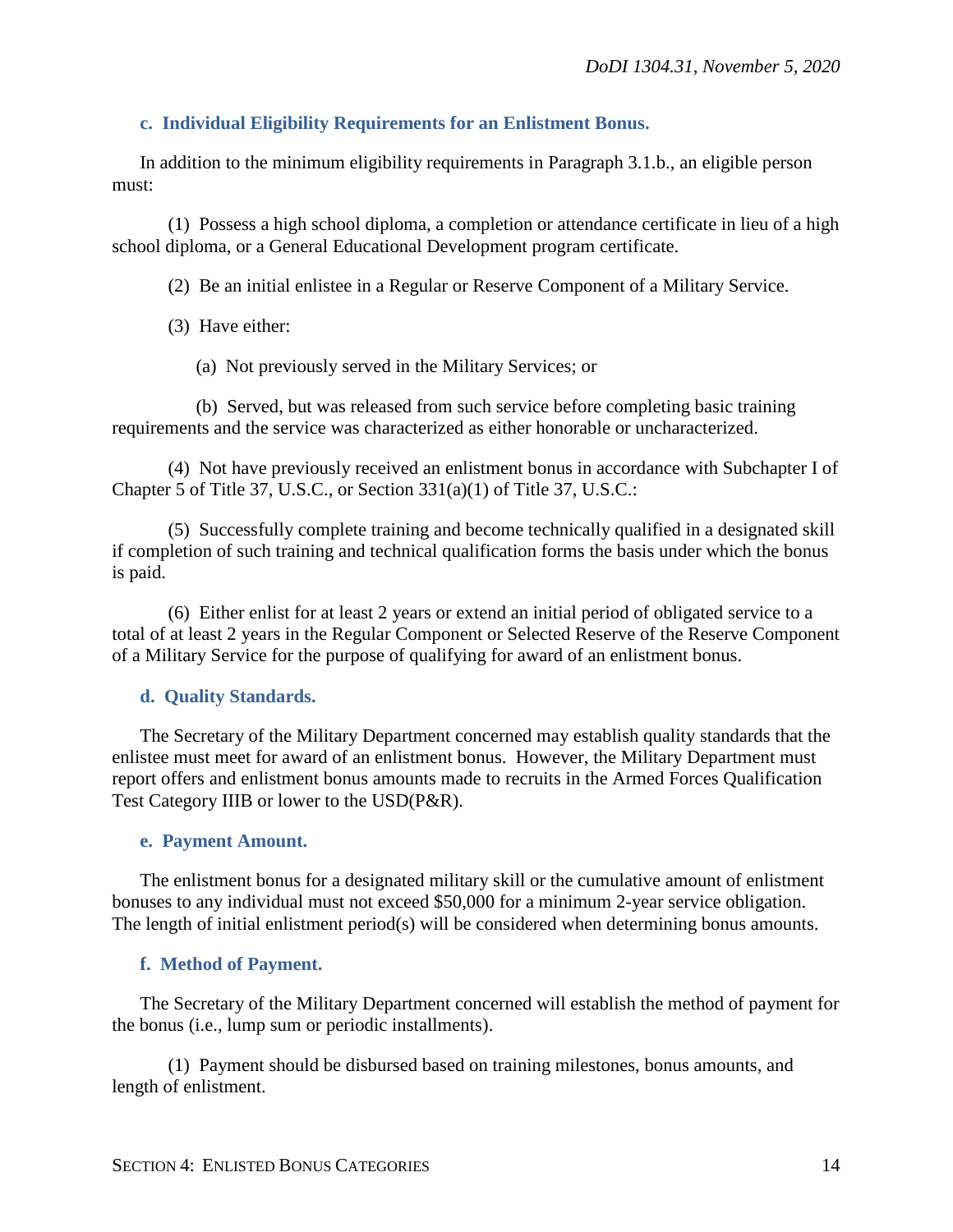(2) The Secretary of the Military Department concerned must not pay a person or member any portion of the bonus before completion of basic recruit training.

#### <span id="page-14-0"></span>**g. Non-Availability of Ready Reservists.**

In the event a member of the Ready Reserve is transferred to the Standby Reserve, the provisions of Paragraph 3.1.i. apply.

#### <span id="page-14-1"></span>**h. Changes to the Enlistment Bonus.**

The Military Departments will notify the ASD(M&RA) of any changes to a Military Department's enlistment bonus guidance under the EBP. The Secretary of the Military Department concerned will issue an announcement that fully describes the change as well as an effective date. The resulting bonus amounts must not exceed that authorized in Paragraph 4.1.e.

#### <span id="page-14-2"></span>**4.2. RESERVE COMPONENT AFFILIATION BONUS.**

#### <span id="page-14-3"></span>**a. General.**

The affiliation bonus authorized in accordance with Section 331(a)(2) of Title 37, U.S.C., provides a monetary incentive that may be offered to encourage a person or member to affiliate with the Selected Reserve of a Military Service.

(1) Specifically, the bonus is authorized when the person or member affiliates with the Selected Reserve of a Military Service and agrees to serve for a specified period of obligated service in accordance with Paragraph 3.1.b.(1).

(2) Consistent with Section  $331(a)(2)$  of Title 37, U.S.C., the award and administration of an affiliation bonus is governed by the procedures, requirements, and conditions described in Paragraphs 4.2.b. through 4.2.f.

#### <span id="page-14-4"></span>**b. Designation of Conditions for Affiliation Bonuses.**

The Secretary of the Military Department concerned will designate the skills, units, and pay grades for which an affiliation bonus may be paid in accordance with Paragraph 4.2.

(1) Any skill, unit, or pay grade so designated must be a skill, unit, or pay grade for which there is a critical need for personnel in the Selected Reserve of the Ready Reserve of a Military Service, as determined by the Secretary of the Military Department concerned.

(2) The Secretary concerned will establish other requirements to ensure that members accepted for affiliation meet required performance and discipline standards.

#### <span id="page-14-5"></span>**c. Individual Eligibility Requirements for an Affiliation Bonus.**

In addition to the minimum eligibility requirements in Paragraph 3.1.b., the Secretary of the Military Department may pay an affiliation bonus to an enlisted member who: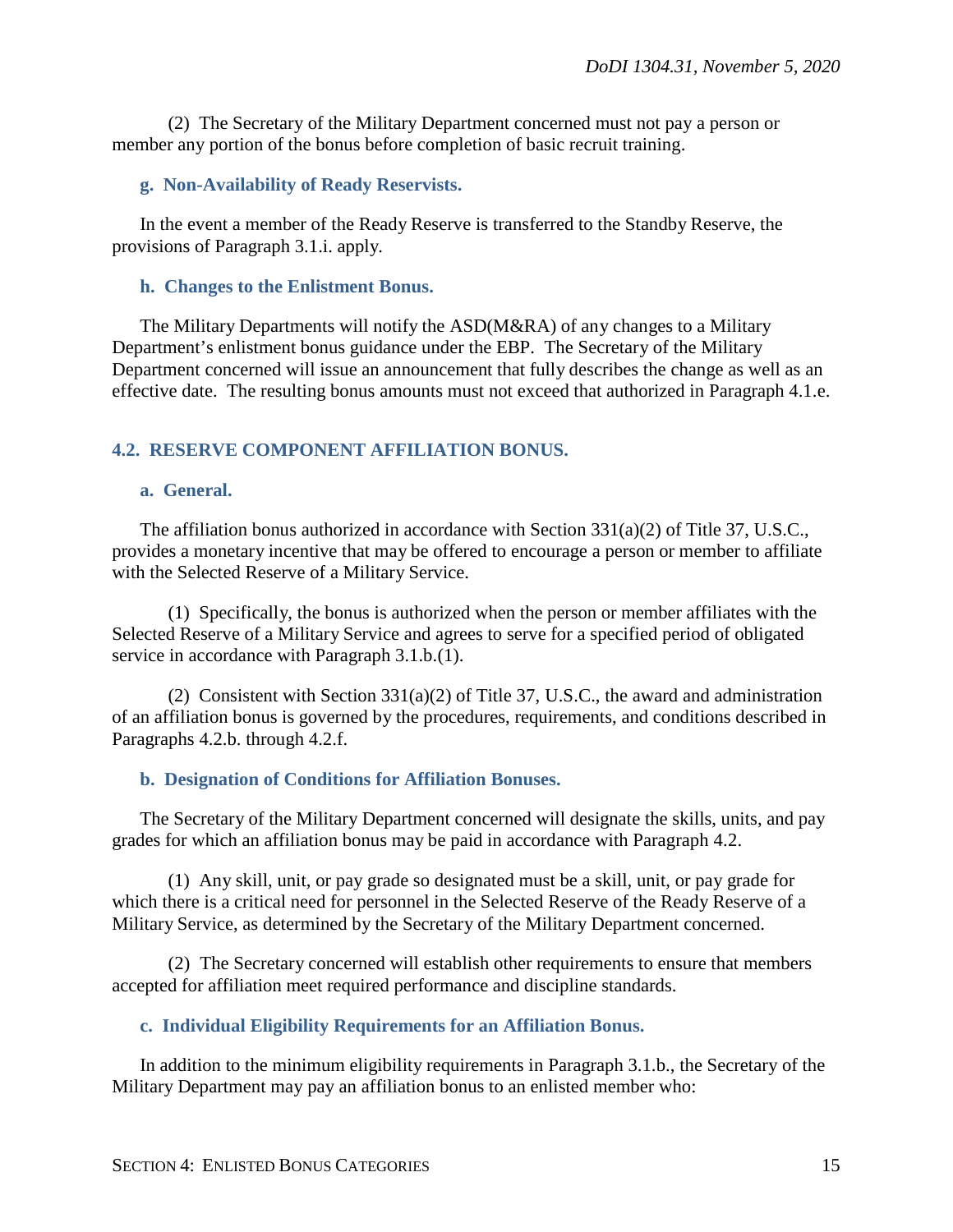(1) Is currently serving on active duty or has served on active duty and is discharged or released under honorable conditions.

(2) Has less than 20 years of total military service.

(3) Provides the original DoD (DD) Form 214 (copy 1 or copy 4), "Certificate of Release or Discharge from Active Duty," or a reproduction with a certified true-copy stamp and the appropriate Federal Government authenticating seal imprinted on the reproduction for each period of prior military service.

(4) Executes an agreement to serve in the Selected Reserve of the Ready Reserve of a Military Service for a period of at least 3 years in a skill, unit, or pay grade designated in Paragraph 4.2.b.(1) after being discharged or released from active duty under honorable conditions.

(5) Is not in receipt of an enlistment, reenlistment, retention, or transfer bonus for the same period of time as an affiliation bonus.

(6) Has not previously received an affiliation bonus in the Selected Reserve.

#### <span id="page-15-0"></span>**d. Payment Amount.**

The affiliation bonus amount must not exceed \$50,000 to any member for a minimum 3-year service obligation.

## <span id="page-15-1"></span>**e. Method of Payment.**

The Secretary of the Military Department concerned will establish the method of payment for the bonus (i.e., lump sum or periodic installments).

(1) Payment should be disbursed based on training milestones, amounts, and length of affiliation period.

(2) The Secretary of the Military Department concerned must not pay a member any portion of the bonus before completion of training.

(3) Members who do not require formal training to be technically qualified in the skill for which the bonus is being paid will receive their first installment no earlier than 30 days after arrival at the first permanent duty station following entry into the Selected Reserve.

## <span id="page-15-2"></span>**f. Non-Availability of Ready Reservists.**

In the event a member of the Ready Reserve is transferred to the Standby Reserve, the provisions of Paragraph 3.1.i. apply.

## <span id="page-15-3"></span>**4.3. PRIOR SERVICE REENLISTMENT BONUS**

## <span id="page-15-4"></span>**a. General.**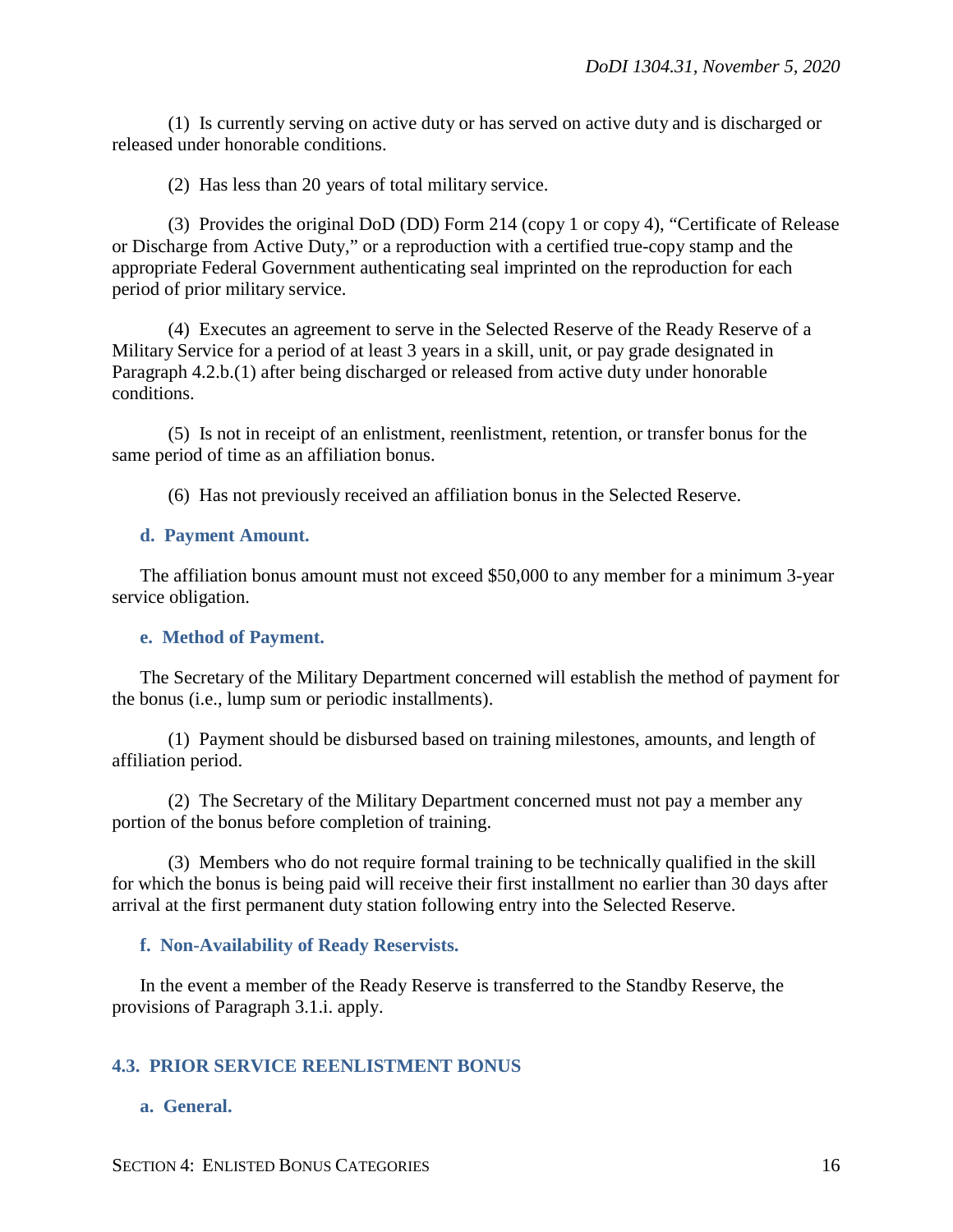The Secretary of the Military Department may offer a prior service reenlistment bonus to individuals with previous military service who reenlist in a Regular or Reserve Component of a Military Service after a break in active duty or reserve duty.

#### <span id="page-16-0"></span>**b. Eligibility Requirements for a Prior Service Reenlistment Bonus.**

In addition to the eligibility requirements in Paragraph 3.1.b., an individual must:

(1) Not have previously received, or currently be entitled to, an SRB in accordance with this issuance or a critical skills retention bonus in accordance with Section 355 of Title 37, U.S.C.

(2) Not have more than 16 years of total military service and have received an honorable discharge at the conclusion of all previous periods of service.

(3) Not have been released, or not be released, from active duty for the purpose of enlistment in a Reserve Component.

(4) Provide either:

(a) The original DD Form 214 (copy 1 or copy 4);

(b) A reproduction of the DD Form 214 with a certified true copy stamp and the appropriate Federal Government authenticating seal imprinted on the reproduction for any period of previous military service; or

(c) Other official documentation verifying member's satisfactory participation for all periods of previous service in the Active Component and Selected Reserve.

(5) Successfully complete any additional training or re-training required to become technically qualified in a designated critical skill for which the member is projected to occupy.

(6) Reenlist for at least 3 years in the Regular or Reserve Component of a Military Service for the purpose of qualifying for award of a prior service reenlistment bonus in accordance with this issuance.

(7) Execute an agreement to serve as an enlisted member in the Regular or Reserve Component of a Military Service for a period of not less than 3 years upon acceptance of the agreement by the Secretary of the Military Department concerned.

#### <span id="page-16-1"></span>**c. Payment Amount.**

(1) The prior service reenlistment bonus amount must not exceed:

- (a) \$20,000 for each year of obligated service in a Regular Component.
- (b) \$15,000 for each year of obligated service in a Reserve Component.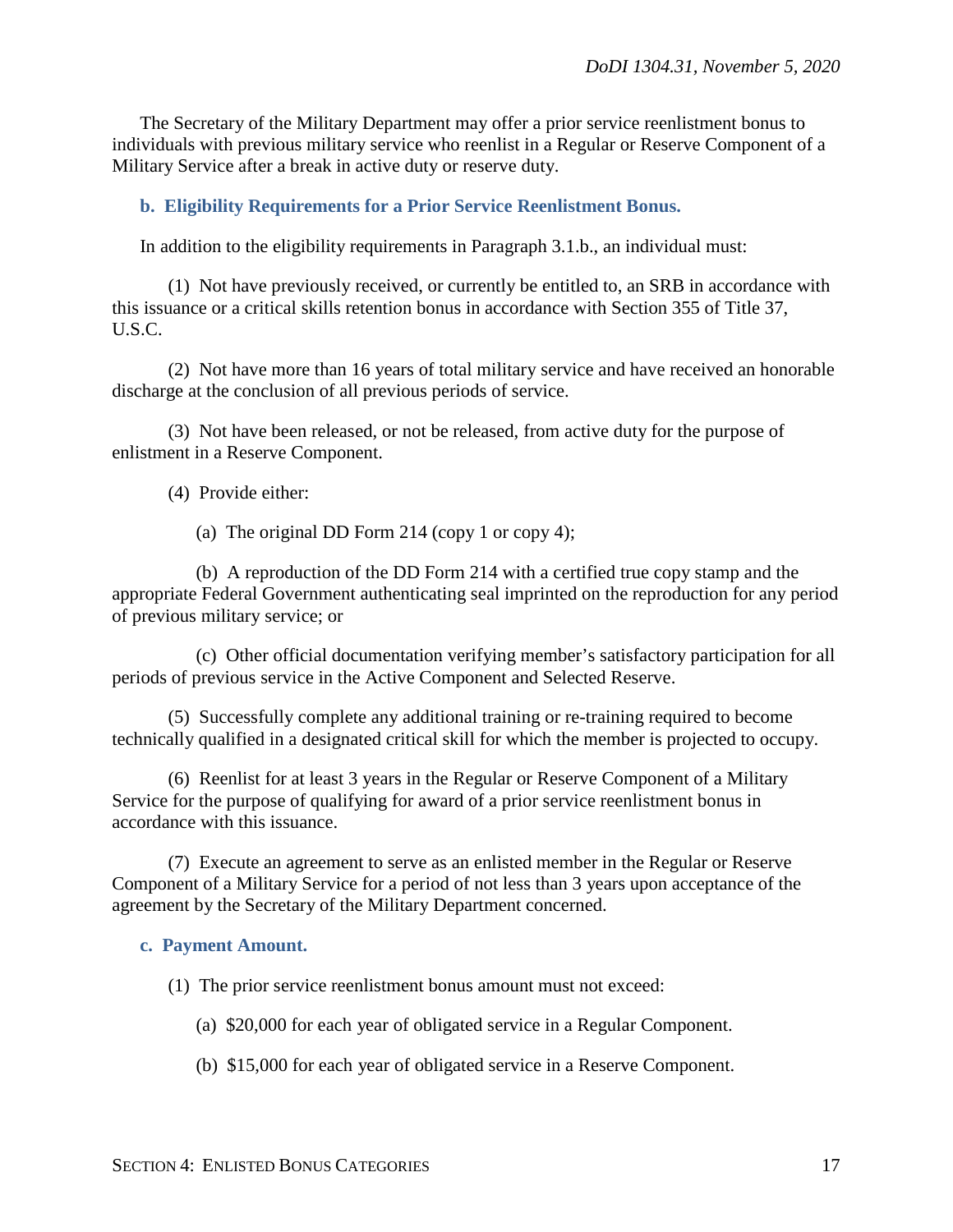(2) The Secretary of the Military Department concerned will determine the bonus amount based on a business case model that targets retention of adequate levels of enlisted personnel in a reenlistment or extension category.

(3) Members may not receive more than one prior service reenlistment bonus for a career.

#### <span id="page-17-0"></span>**d. Method of Payment.**

The Secretary of the Military Department concerned will establish the method of payment for the bonus (i.e., lump sum or periodic installments).

(1) Payment should be disbursed based on training milestones, bonus amounts, and length of service agreement.

(2) The Secretary of the Military Department concerned must not pay a member any portion of the bonus before completion of training.

(3) Members already technically qualified in the skill for which the bonus is being paid will receive their first installment no earlier than 30 days after arrival at the first permanent duty station. The 30 days will start following entry into a Regular Component or unit of assignment as a member of the Selected Reserve.

#### <span id="page-17-1"></span>**e. Non-Availability of Ready Reservists.**

In the event a member of the Ready Reserve is transferred to the Standby Reserve, the provisions of Paragraph 3.1.i. apply.

#### <span id="page-17-2"></span>**4.4. RETENTION BONUSES.**

#### <span id="page-17-3"></span>**a. General.**

A retention bonus authorized in accordance with Section 331(a)(3) of Title 37, U.S.C., provides a monetary incentive that may be offered to retain adequate numbers of qualified enlisted personnel in certain reenlistment categories.

(1) Specifically, the bonus may be used to obtain the reenlistment or voluntary extension of an enlistment in exchange for a member's agreement to serve for a specified period in accordance with Paragraph 3.1.b.(1).

(2) Consistent with Section 331(a)(3) of Title 37, U.S.C., the award and administration of the SRB is governed by the procedures, requirements, and conditions described in Paragraphs 4.4.b. through 4.4.f.

#### <span id="page-17-4"></span>**b. Conditions for Authorizing Retention Bonuses.**

The Secretary of the Military Department must consider the following when designating a military skill for the purposes of paying a retention bonus: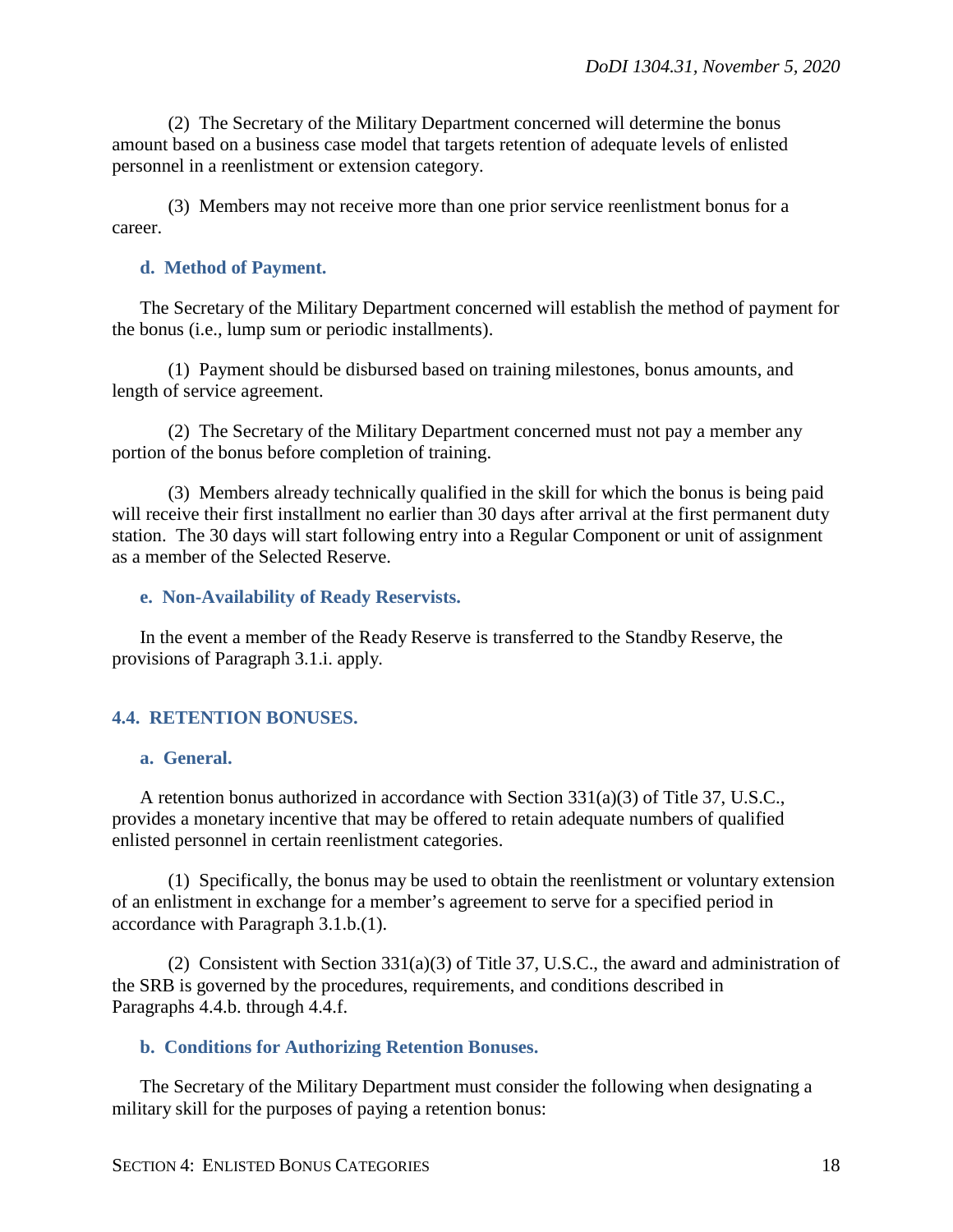(1) The critical personnel shortage in a particular military skill with respect to at least three of the preceding year groups, as defined by the Secretary of the Military Department concerned.

(2) The degree in which a retention bonus is likely to improve the reenlistment or extension category, as compared to the overall cost of the bonus.

## <span id="page-18-0"></span>**c. Designation of a Unit or Grade, or Imposition of Such Other Condition or Conditions of Service.**

(1) Retention bonuses based solely on unit, grade, or such other condition or conditions of service are subject to ASD(M&RA) approval. Service requests will at least include the rationale for a designation, redesignation, or condition(s) of service, the requested level of payment, the number of eligible persons or members, and available funding.

(2) The Secretary of the Military Department concerned may establish other such criteria as unit, grade, or other condition or conditions of service with respect to skill based retention bonus; as determined necessary to mitigate a significant current or projected personnel shortage or changing force structure requirements.

## <span id="page-18-1"></span>**d. SRB.**

(1) Individual Eligibility Requirements for an SRB.

In addition to meeting the criteria established in Paragraph 3.1.b., a member must:

(a) Serve in pay grade E-3 or higher.

(b) Reenlist for a period of at least 3 years or voluntarily extend an enlistment for a period of at least 1 year on active duty or in an active status in the Selected Reserve in a Military Service.

1. A reentry or reenlistment must occur no later than 3 months after the date of discharge or release from active duty.

2. Veterans with more than a 3-month, but less than a 4-year, break in active status may qualify for reentry after a break in service or prior service reentry, subject to the regulations prescribed by the Secretary of the Military Department concerned.

3. Acceptable documentation of previous active duty service for a break in active duty service greater than 24 hours includes:

a. The original DD Form 214 (Copy 1 or Copy 4).

b. A reproduction of the DD Form 214 with a certified true-copy stamp and appropriate Federal Government authenticating seal imprinted on the reproduction.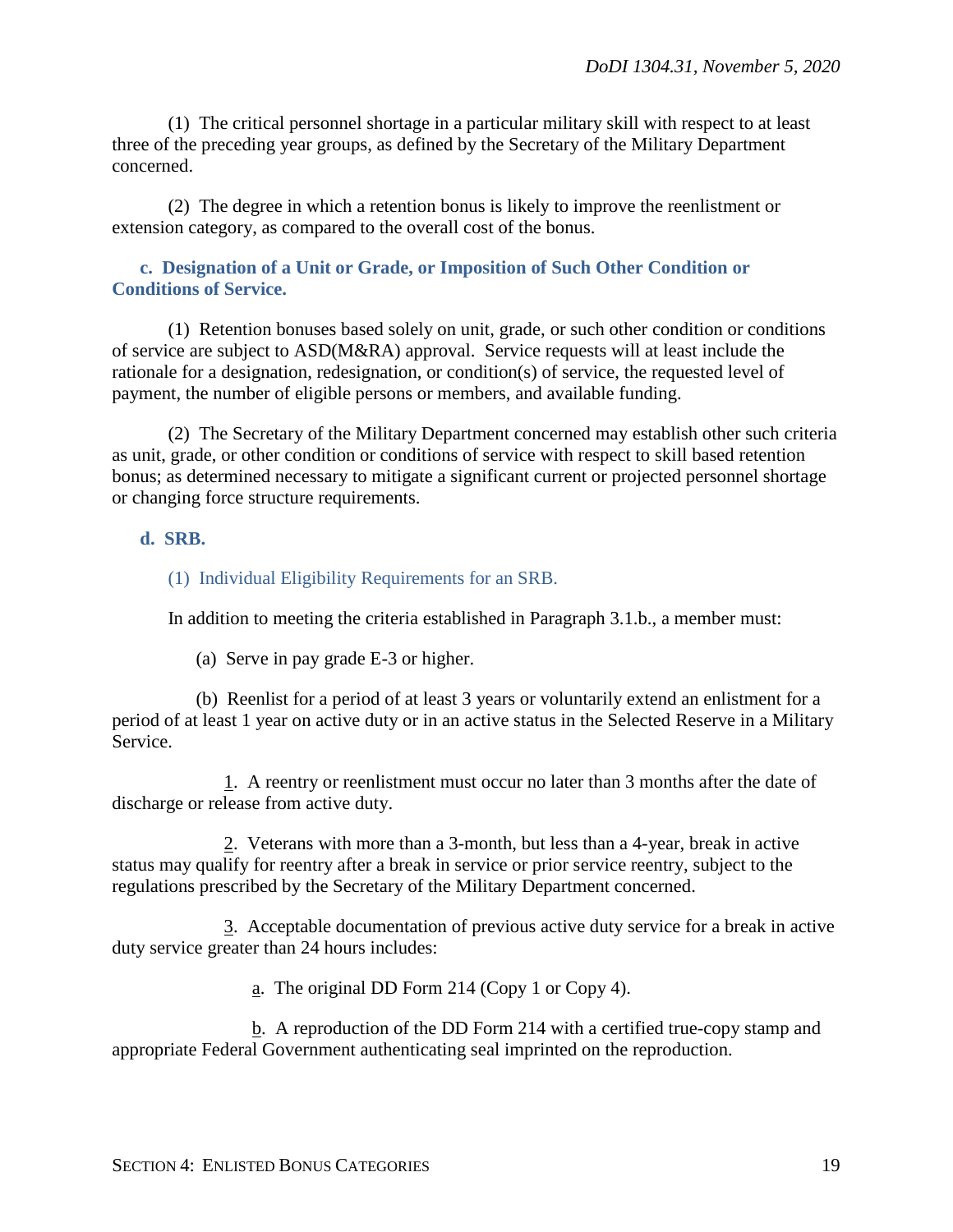c. Other official documentation verifying the member's satisfactory participation for all periods of prior service in the active component and Selected Reserve.

4. Individuals with previous enlisted service and subsequent service as officers who were discharged or released from active duty and who, within 3 months after discharge or release from active duty as an officer, reenlist in the same Regular or Reserve Component of a Military Service in which they previously served as enlisted member may be eligible for an SRB. The individual must meet all other requirements in accordance with Section 331(a) of Title 37, U.S.C., and the eligibility requirements established in Paragraph 3.1.b. and Paragraph 4.4.d.(1).

5. Members who reenlist or voluntarily extend an enlistment to participate in a program leading to a commission or appointment as an officer are **not** eligible for an SRB.

(c) Meet skill qualification before payment of the SRB for a member transferring into a designated military skill.

(2) Members Serving Under an Indefinite Reenlistment.

Enlisted members serving under an indefinite reenlistment in addition to Paragraph 4.4.d.(1) must:

(a) Be in the pay grades of E-5 or above with 10 or more years of service.

(b) Sign an agreement to remain on active duty or in an active status for a period of at least 3 years.

## (3) Restrictions.

(a) Generally, a member may not use any preexisting period of obligated service to satisfy an obligated service requirement under an SRB agreement, unless such service is determined by the Secretary of the Military Department concerned to be consistent with the requirements of Section 371 Title 37, U.S.C., and Paragraph 4.4.c. and meet one of the following conditions:

1. Such preexisting period of obligated service is necessary for the member to qualify for continuous submarine duty incentive pay in accordance with Section 353 of Title 37, U.S.C., and is service for which no bonus was previously authorized or payable; or

2. Such preexisting period of obligated service includes no more than a 2-year period of an unserved voluntary extension of enlistment for which no bonus was previously authorized or payable, and the member agrees to an additional 2-year period of obligated service in connection with the SRB.

(b) A SRB may be paid to an enlisted member with up to 28 years of active duty or service in an active status. The DASD(MPP) may waive this restriction based upon a request and justification submitted by the Secretary of the Military Department concerned.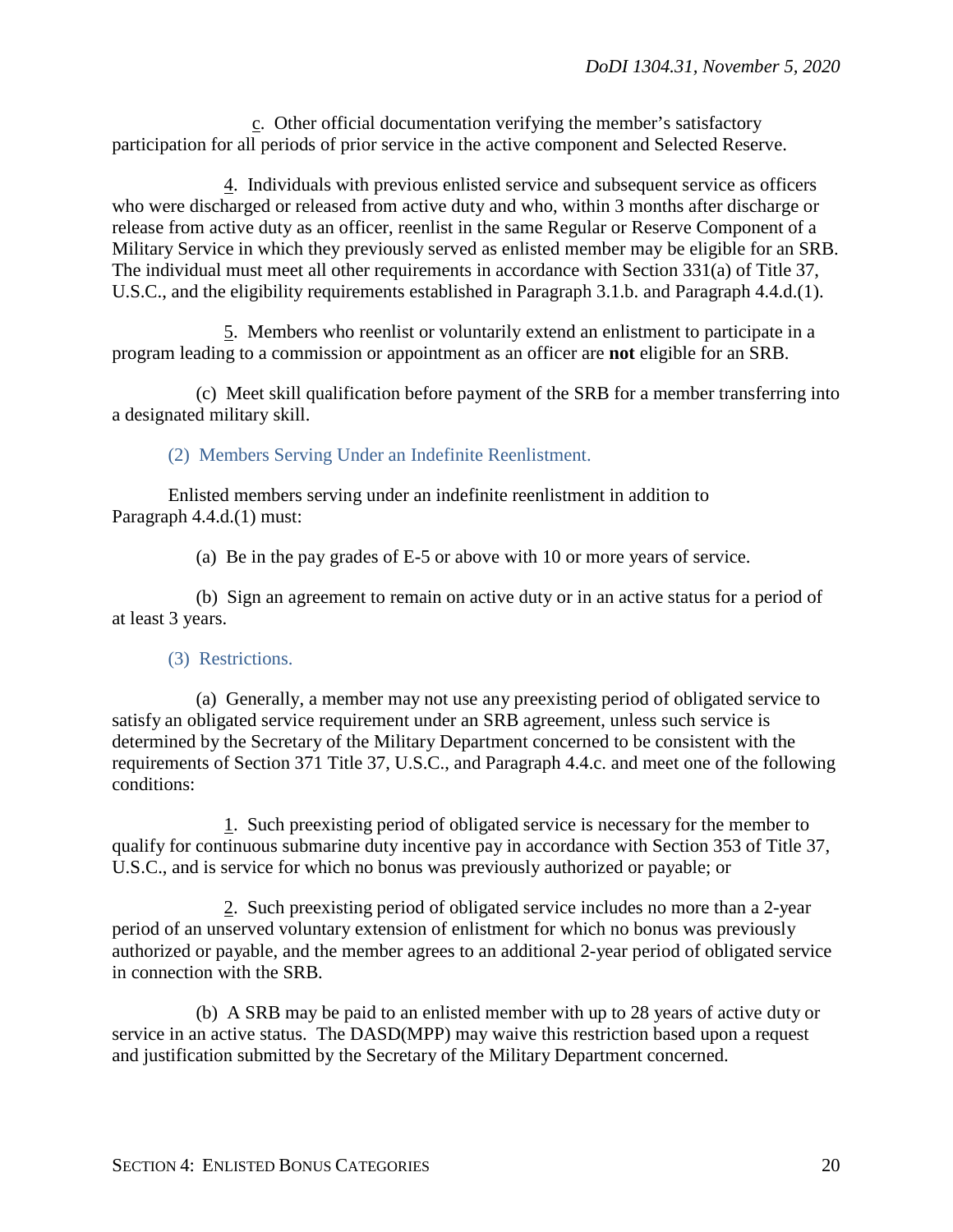(4) Payment Amount.

(a) The SRB may not exceed:

1. \$30,000 for each year of additional obligated service in a Regular Component. The maximum amount for a SRB is \$180,000.

2. \$15,000 for each year of additional obligated service in a Reserve Component. The maximum amount for a SRB is \$90,000.

(b) The Secretary of the Military Department concerned will determine the amount of the SRB based on a business case model that targets retention of adequate levels of enlisted personnel in a reenlistment or extension category.

(c) Members may receive more than one SRB, but the total combined SRB payments over a career must not exceed \$360,000 for Regular Component members and \$180,000 for Reserve Component members.

(d) SRB amounts may be prorated for extension requests greater than 1 year and reenlistments greater than 3 years. The additional service time will be calculated on a monthly basis at a rate equal to 1/12th the annual amount. Total bonus amounts are subject to Paragraphs  $4.4.d.(4)(a)$  and  $4.4.d.(4)(c)$ .

(5) Method of Payment.

The SRB may be paid in periodic installments or in a lump sum. If the SRB is paid in periodic installments:

(a) The installment amount will be at the discretion of the Secretary of the Military Department and may be paid at the time of reenlistment or at the beginning of the member's service commitment for the voluntary extension of enlistment. All payments must be made before the member completes a total of 28 years of service.

(b) An initial installment to a person who reenlists after a break in active duty service greater than 24 hours is to be made no earlier than 30 days after arrival at the first permanent duty station following reenlistment.

(6) Changes to the SRB.

The Military Departments will notify the ASD(M&RA) of any changes to a Military Department's SRB guidance under the EBP. The Secretary of the Military Department concerned will issue an announcement that fully describes the change along with an effective date. The amount of the SRB offered after the date of such change may not exceed that authorized in accordance with Section 331(c) of Title 37, U.S.C.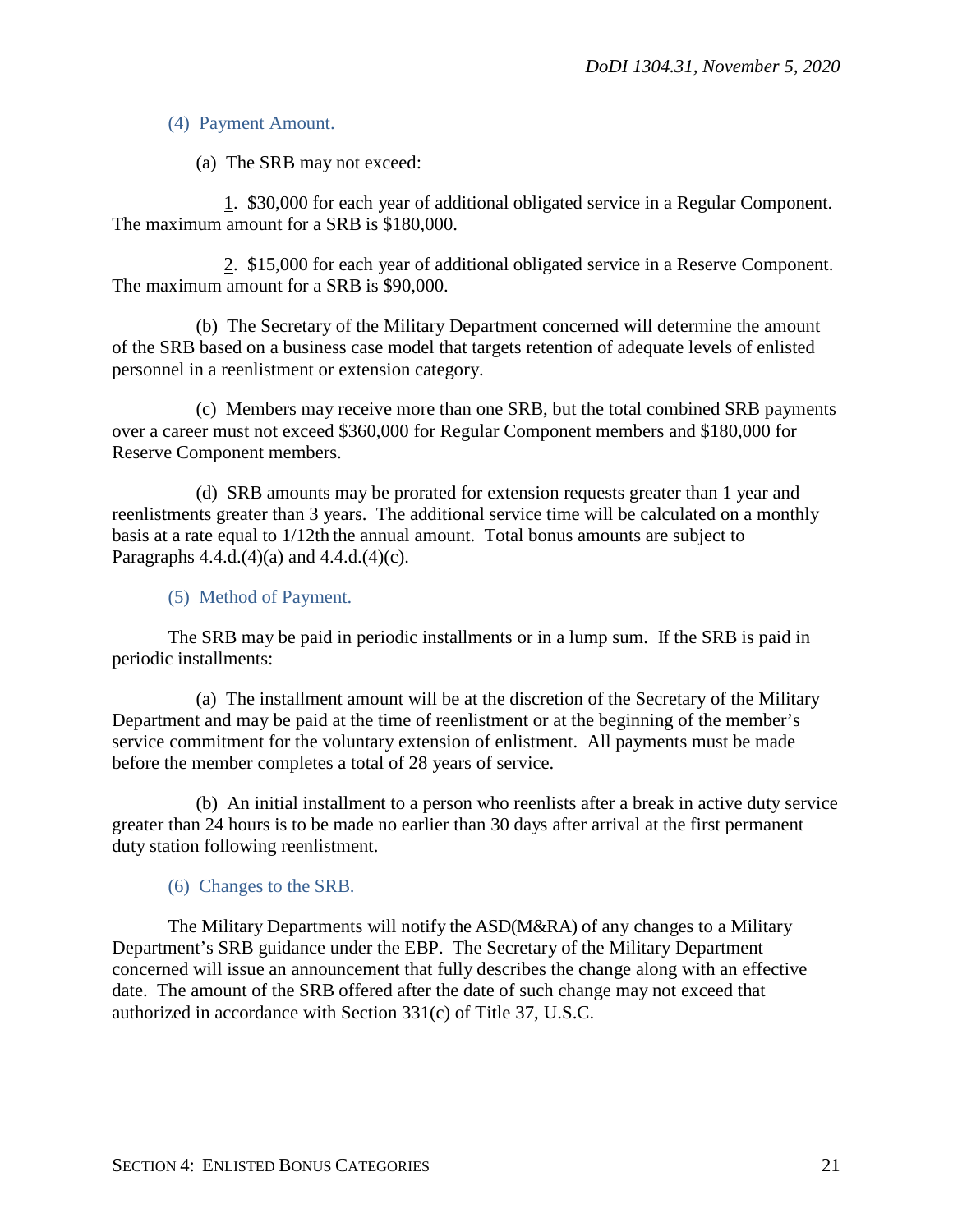#### <span id="page-21-0"></span>**e. Conversion Bonus.**

Consistent with Section 331 of Title 37, U.S.C. and this issuance, the Secretaries of the Military Departments may pay a conversion bonus to a member who agrees to convert to a designated military skill in which there is a shortage of trained and qualified personnel. Such a bonus may be payable upon completion of the conversion training by the Secretary of the Military Department concerned and must not exceed \$10,000.

#### (1) Eligibility Criteria for a Conversion Bonus.

In addition to the other EBP eligibility requirements included in this section, a member must:

(a) Be serving in the pay grade E-6 or below with no more than 12 years of service, as computed in accordance with Section 205 of Title 37, U.S.C.

(b) Agree to serve for a period of at least 3 years on active duty or in an active status in the Selected Reserve in that military skill or specialty.

(c) Extend the existing enlistment contract to qualify for the bonus if he or she has less than 3 years of active duty or duty in an active status in the Selected Reserve.

(d) Have, at the time of the conversion, completed all service obligation incurred for receipt of:

1. An enlistment or retention bonus, in accordance with Section 331 of Title 37, U.S.C.; or

2. A critical skills retention bonus, in accordance with Section 355 of Title 37,

U.S.C.

## (2) Payment Amount.

The conversion bonus amount must not exceed \$10,000.

(3) Method of Payment.

(a) The conversion bonus may be paid in periodic installments or in a lump sum.

(b) The Secretary of the Military Department concerned must not pay a member any portion of the bonus before completion of training.

## <span id="page-21-1"></span>**f. Non-Availability of Ready Reservists.**

In the event a member of the Ready Reserve is transferred to the Standby Reserve, the provisions of Paragraph 3.1.i. apply.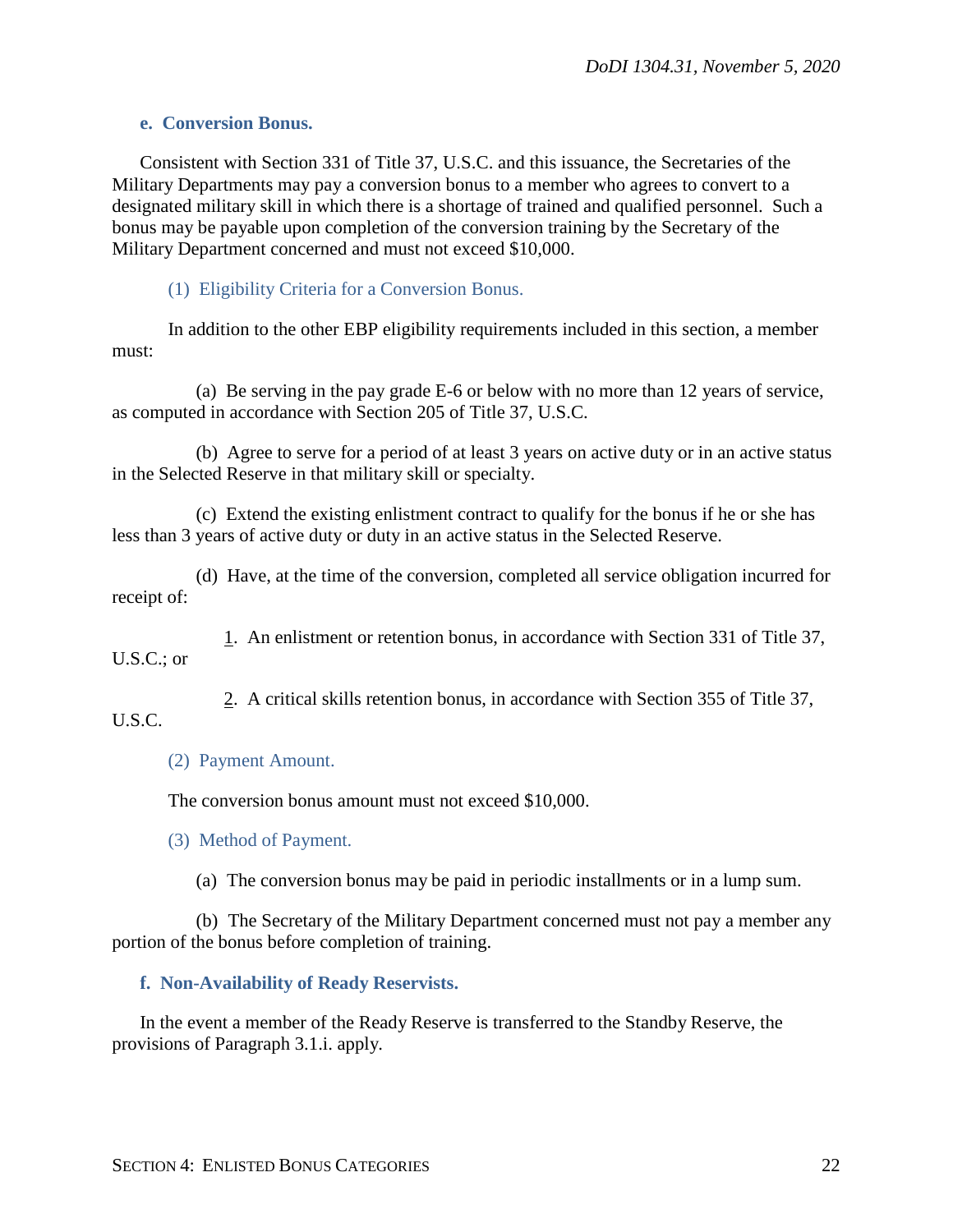#### <span id="page-22-0"></span>**4.5. TRANSFER BONUSES.**

## <span id="page-22-1"></span>**a. Bonus for Transfer Between Components of a Military Service.**

(1) General.

The transfer bonus provides a monetary incentive that may be offered to an enlisted member to encourage transfer between the Regular Component of a Military Service to the Ready Reserve of the same Military Service to meet manning requirements.

(a) The Secretaries of the Military Departments may pay a bonus to an enlisted member who agrees to transfer between the Regular Component of a Military Service and the Ready Reserve of the same Military Service, to obtain a member's agreement to serve for a specified period in accordance with Paragraph 3.1.b.(1).

(b) Consistent with Section 331(a)(4) of Title 37, U.S.C., the award and administration of the transfer bonus will be governed by the procedures, requirements, and conditions described in Paragraphs 3.1. and 4.5.a.

(2) Transfer Procedures.

All intra-component transfers will be conducted in accordance with DoD Instruction 1300.04.

(3) Additional Transfer Bonus Eligibility Requirements.

(a) The member has satisfactorily completed all terms of enlistment within their current component.

(b) The member is qualified for reenlistment in the Regular or Reserve Component of the Military Service to which the member is transferring.

(c) The member agrees to remain in the component of the Military Service for which the transfer bonus is offered for a minimum 2-year period.

(d) The member has fewer than 15 years of active service time.

(e) A member may not receive an intra-service transfer bonus in conjunction with an affiliation bonus.

(4) Intra-Service Transfers within Service Components.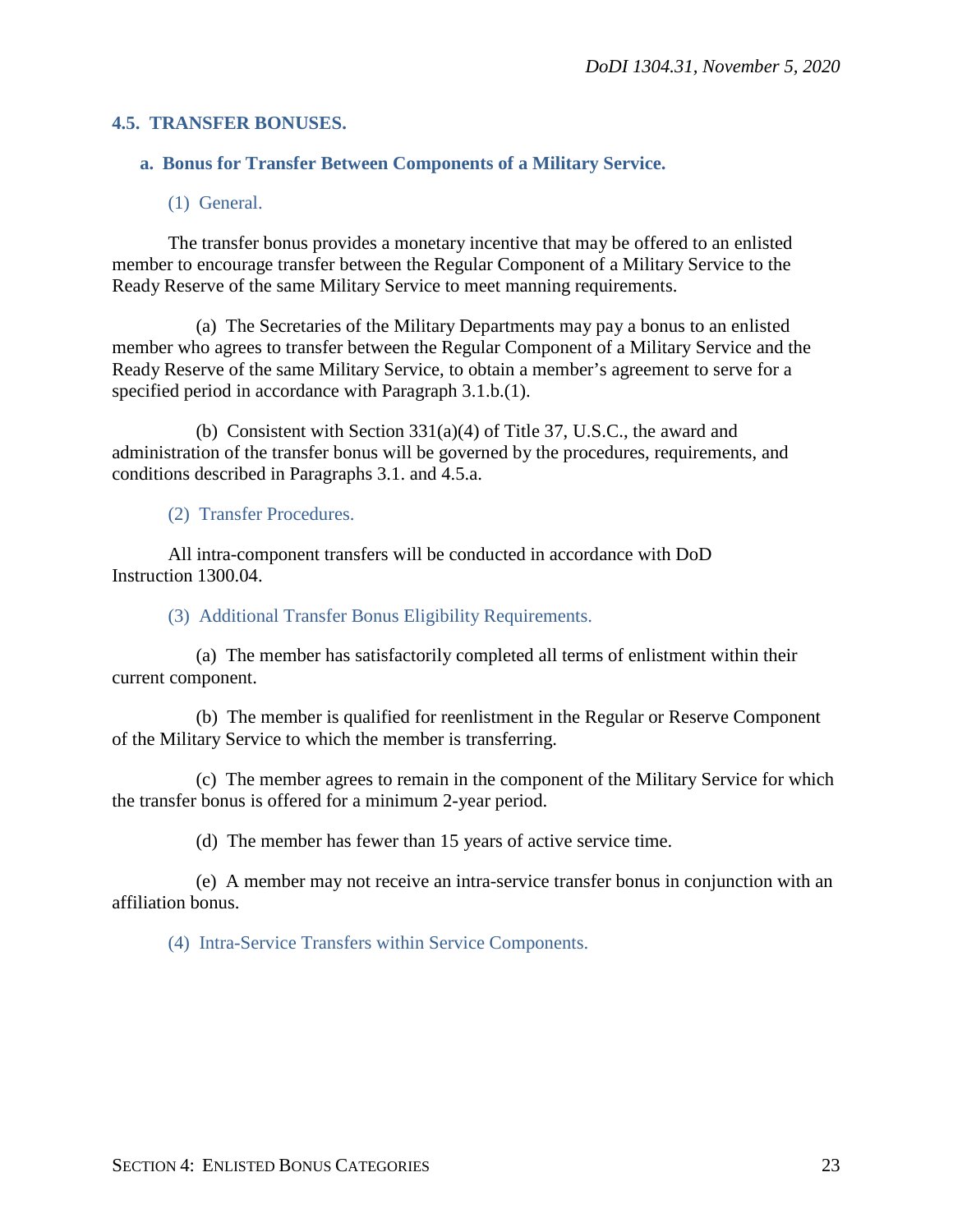| <b>FROM</b>   | <b>TO</b>     | <b>Years of</b><br><b>Military</b><br><b>Service</b> | <b>Transfer</b><br><b>Bonus</b> | <b>Affiliation</b><br><b>Bonus</b> | <b>Service</b><br>Obligation<br>(Years) |
|---------------|---------------|------------------------------------------------------|---------------------------------|------------------------------------|-----------------------------------------|
| Active        | Individual    | > 8                                                  | <b>Yes</b>                      | N <sub>o</sub>                     | 2                                       |
| Component     | Ready         |                                                      |                                 |                                    |                                         |
| (AC)          | Reserve (IRR) |                                                      |                                 |                                    |                                         |
| AC            | <b>IRR</b>    | < 8                                                  | N <sub>o</sub>                  | N <sub>o</sub>                     | <b>NA</b>                               |
| AC            | Selected      | <b>NA</b>                                            | Yes                             | <b>Yes</b>                         | 2/3                                     |
|               | Reserve       |                                                      |                                 |                                    |                                         |
|               | (SELRES)      |                                                      |                                 |                                    |                                         |
| <b>IRR</b>    | <b>SELRES</b> | <b>NA</b>                                            | N <sub>o</sub>                  | Yes                                | 3                                       |
| <b>IRR</b>    | AC            | <b>NA</b>                                            | Yes                             | N <sub>o</sub>                     | 2                                       |
| <b>SELRES</b> | AC            | <b>NA</b>                                            | Yes                             | N <sub>o</sub>                     | 2                                       |
| <b>SELRES</b> | <b>IRR</b>    | any                                                  | N <sub>0</sub>                  | N <sub>o</sub>                     | <b>NA</b>                               |
| <b>SELRES</b> | <b>SELRES</b> | NA.                                                  | N <sub>0</sub>                  | Yes                                | 3                                       |

#### **Table 1. Intra-Service Transfers Among Components**

#### (5) Amount and Method of Payment.

The Secretary of the Military Department concerned will establish the amount and method of payment for the bonus (i.e., lump sum or periodic installments). The bonus amount must not exceed \$10,000 and is payable upon approval of the Secretary of the Military Department concerned.

## <span id="page-23-0"></span>**b. Bonus for Transfer Between Military Services.**

#### (1) General.

The transfer bonus provides a monetary incentive that may be offered to an enlisted member to encourage transfer to another Military Service to meet its manning requirements.

(a) In the case of an inter-Service transfer between two Military Services, the Secretary of the gaining Military Department may pay a bonus to an enlisted member who agrees to transfer and serve in another Military Service for a specified period in accordance with Paragraph 3.1.b.(1).

(b) Consistent with Section 331(a)(5) of Title 37, U.S.C., the award and administration of the transfer bonus will be governed by the procedures, requirements, and conditions described in Paragraphs 3.1. and 4.5.b.

(c) Inter-Service transfers include members transferring from the Regular Component or Ready Reserve of a Military Service to the Regular Component or Ready Reserve of a different Military Service.

#### (2) Transfer Procedures.

All inter-Service transfers will be conducted in accordance with DoD Instruction 1300.04.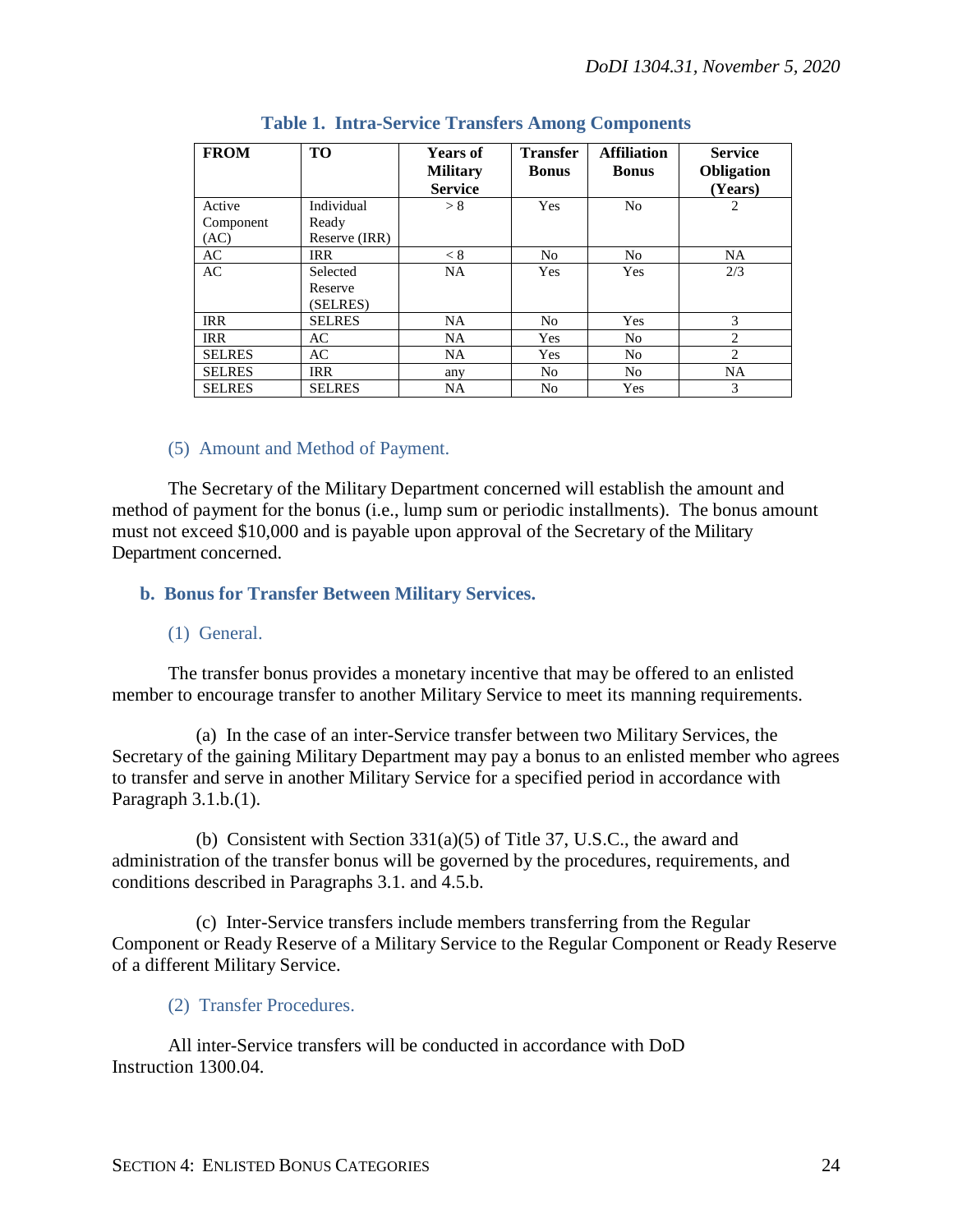(3) Additional Transfer Bonus Eligibility Requirements.

The member must have:

(a) Satisfactorily completed any term of enlistment in a Military Service as defined in the Service specific policy.

(b) Qualified for reenlistment in the Regular or Reserve Component of the Military Service to which the member is transferring.

(c) Before the transfer, fulfilled the requirements established by the Secretary of the gaining Military Department.

(d) Signed a written agreement to remain in the Military Service for which the transfer bonus is offered for a minimum 3-year period.

(e) Fewer than 15 years of active service time.

(f) Not received of an inter-Service transfer bonus in conjunction with an affiliation bonus.

(4) Inter-Service Transfers between Components and Services.

| Losing        | Gaining       | <b>Years of</b><br><b>Military</b><br><b>Service</b> | <b>Transfer</b><br><b>Bonus</b> | <b>Affiliation</b><br><b>Bonus</b> | <b>Service</b><br><b>Obligation</b><br>(Years) |
|---------------|---------------|------------------------------------------------------|---------------------------------|------------------------------------|------------------------------------------------|
| AC            | AC            | < 15                                                 | Yes                             | N <sub>0</sub>                     | 3                                              |
| AC            | <b>IRR</b>    | > 8                                                  | <b>Yes</b>                      | N <sub>0</sub>                     | 3                                              |
| AC            | <b>IRR</b>    | < 8                                                  | No                              | N <sub>0</sub>                     | <b>NA</b>                                      |
| AC            | <b>SELRES</b> | NA                                                   | Yes                             | <b>Yes</b>                         | 2/3                                            |
| <b>IRR</b>    | <b>SELRES</b> | <b>NA</b>                                            | <b>Yes</b>                      | <b>Yes</b>                         | 2/3                                            |
| <b>IRR</b>    | AC            | NA                                                   | Yes                             | N <sub>0</sub>                     | 3                                              |
| <b>SELRES</b> | AC            | NA                                                   | Yes                             | N <sub>0</sub>                     | 3                                              |
| <b>SELRES</b> | <b>IRR</b>    | any                                                  | No                              | N <sub>0</sub>                     | <b>NA</b>                                      |
| <b>SELRES</b> | <b>SELRES</b> | NA                                                   | Yes                             | Yes                                | 2/3                                            |

**Table 2. Inter-Service Transfers Among Services**

## (5) Amount and Method of Payment.

The Secretary of the gaining Military Department may pay the transfer bonus in one \$10,000 lump sum amount upon approval of the transfer by the Secretary of that Military Department. Alternatively, the bonus may be paid in annual installments, the total of which may not exceed \$10,000.

## <span id="page-24-0"></span>**c. Restrictions.**

A member receiving separation pay in accordance with Chapter 59 of Title 10, U.S.C. is not eligible for a transfer bonus.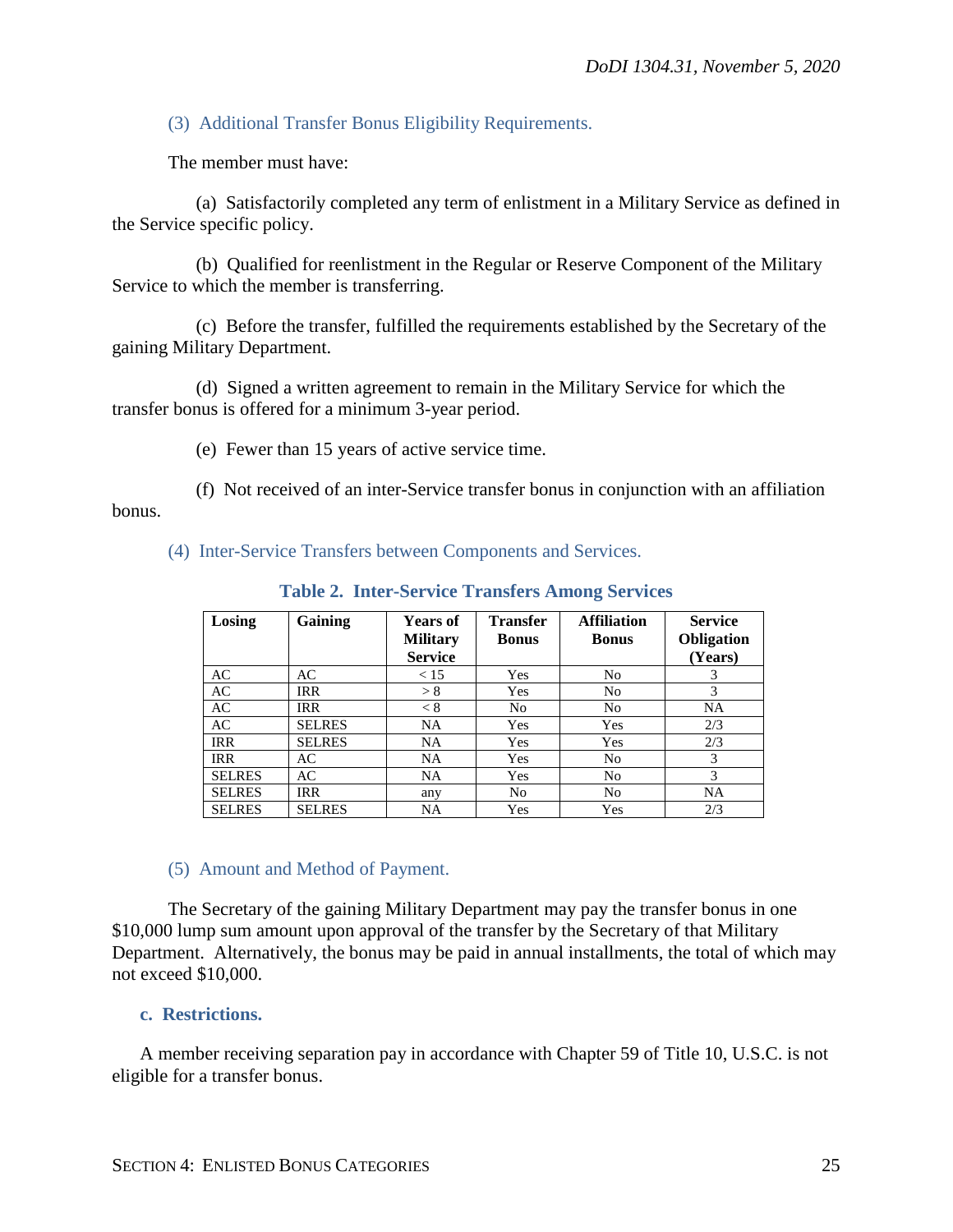## <span id="page-25-0"></span>**d. Non-Availability of Ready Reservists.**

In the event a Reserve Component member becomes non-available, the provisions of Paragraph 3.1.i. apply.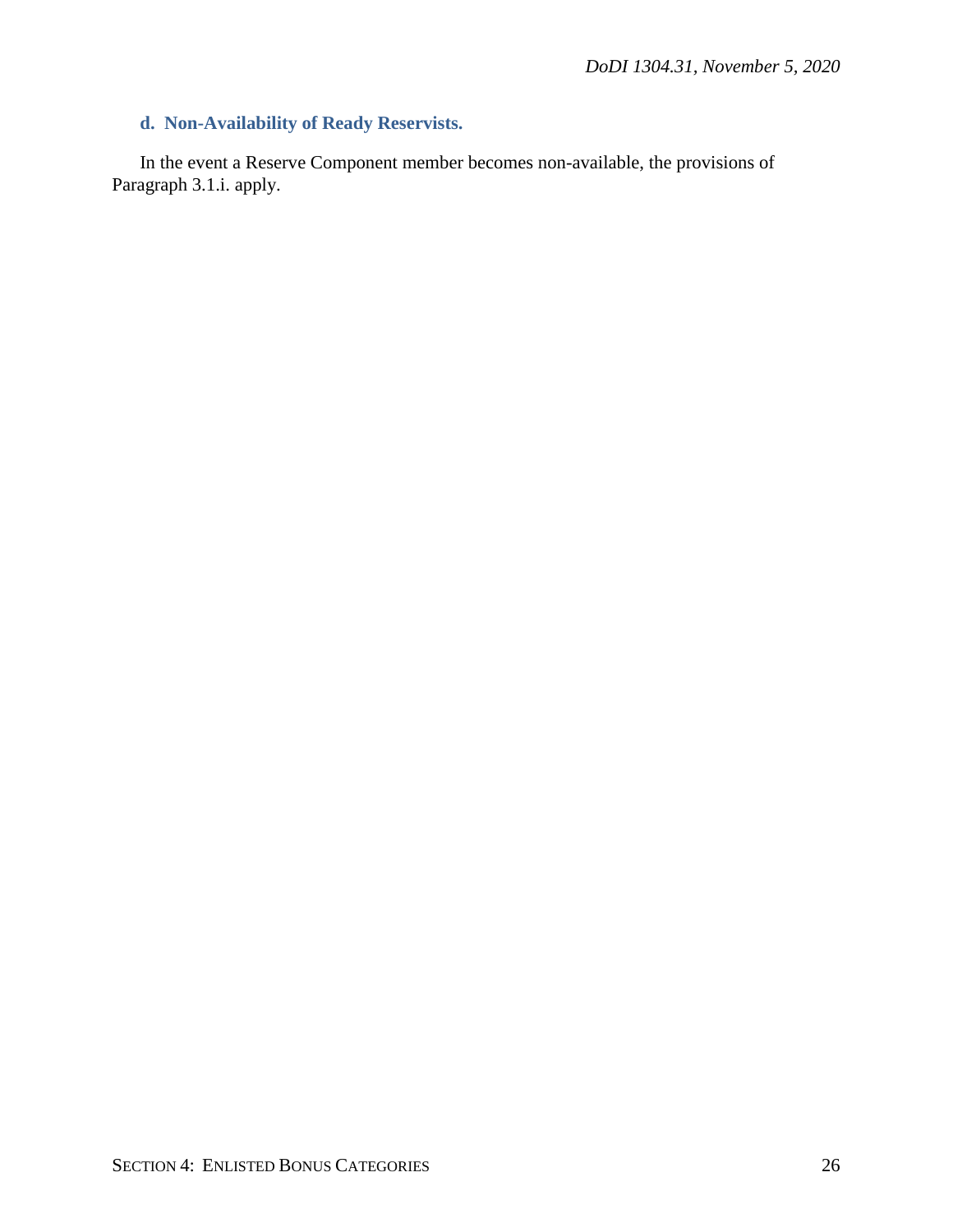## **GLOSSARY**

## <span id="page-26-1"></span><span id="page-26-0"></span>**G.1. ACRONYMS.**

| <b>ACRONYM</b>              | <b>MEANING</b>                                                                             |
|-----------------------------|--------------------------------------------------------------------------------------------|
| AC<br>ASD(M&RA)             | <b>Active Component</b><br>Assistant Secretary of Defense for Manpower and Reserve Affairs |
| DASD(MPP)                   | Deputy Assistant Secretary of Defense for Military Personnel Policy                        |
| <b>EBP</b>                  | <b>Enlisted Bonus Program</b>                                                              |
| <b>IRR</b>                  | <b>Individual Ready Reserve</b>                                                            |
| <b>SELRES</b><br><b>SRB</b> | <b>Selected Reserve</b><br>selective retention bonus                                       |
| U.S.C.<br>$USD(P\&R)$       | <b>United States Code</b><br>Under Secretary of Defense for Personnel and Readiness        |

## <span id="page-26-2"></span>**G.2. DEFINITIONS.**

Unless otherwise noted, these terms and their definitions are for the purpose of this issuance.

| <b>TERM</b>    | <b>DEFINITION</b>                                                                                                                                                                                                                                                                                                       |
|----------------|-------------------------------------------------------------------------------------------------------------------------------------------------------------------------------------------------------------------------------------------------------------------------------------------------------------------------|
| active duty    | Defined in Section 101(18) of Title 37, U.S.C.                                                                                                                                                                                                                                                                          |
| active service | Service on active duty.                                                                                                                                                                                                                                                                                                 |
| active status  | Defined in Section $101(d)(4)$ of Title 10, U.S.C.                                                                                                                                                                                                                                                                      |
| affiliate      | An agreement to serve in the Select Reserve of the Ready Reserve of<br>Military Service for a period of at least 2 years in a designated skill,<br>unit, or paygrade. Eligible members may not have a service<br>obligation at the time they affiliate with the Select Reserve.                                         |
| agreement      | A written agreement between the Secretary of the Military<br>Department concerned and a person or member determined eligible<br>for a bonus in accordance with Section 331 of Title 37, U.S.C. that<br>specifies the:<br>Amount of the bonus;<br>Method of bonus payment – lump sum amount or periodic<br>installments; |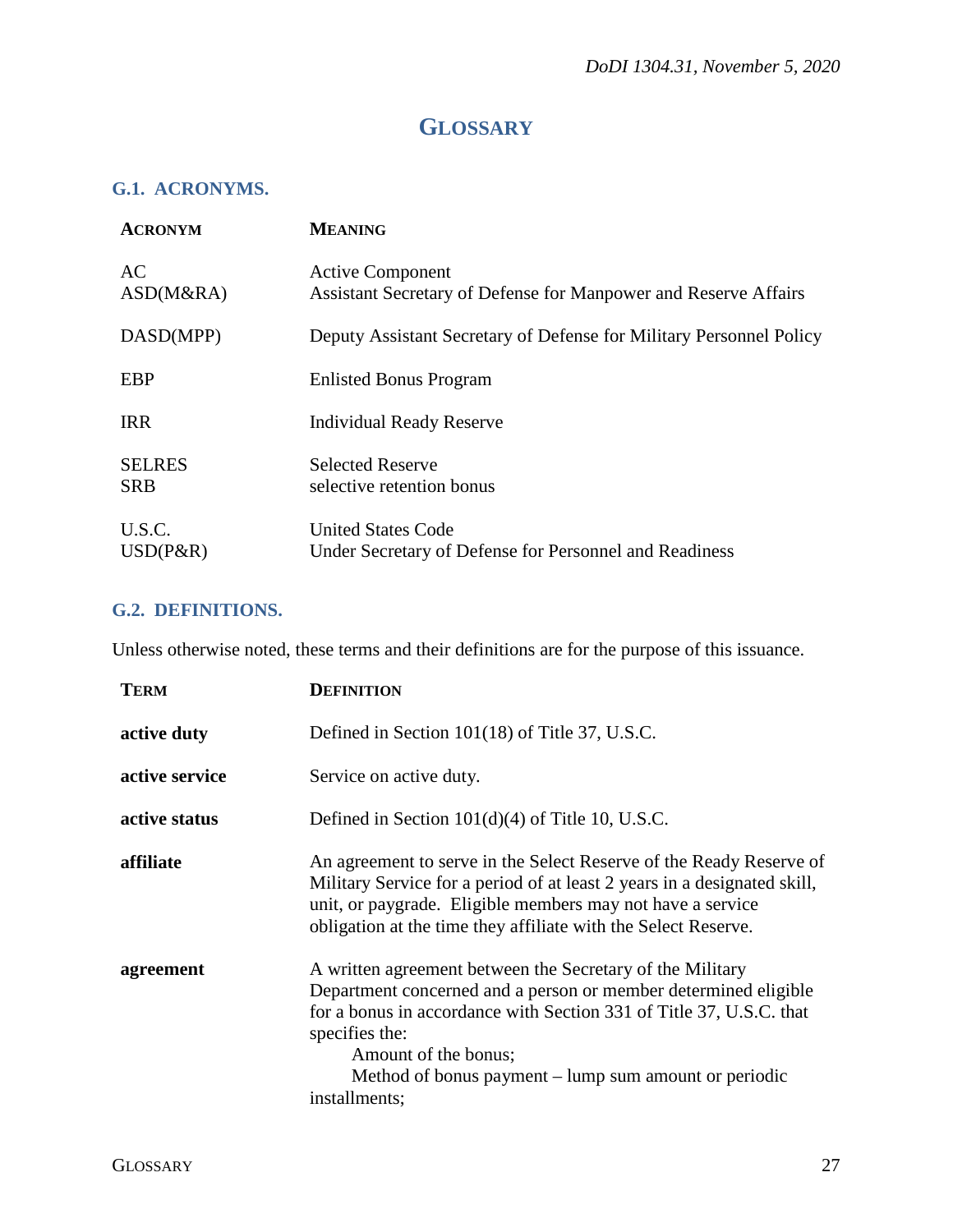| <b>TERM</b>               | <b>DEFINITION</b>                                                                                                                                                                                                                       |
|---------------------------|-----------------------------------------------------------------------------------------------------------------------------------------------------------------------------------------------------------------------------------------|
|                           | Period of obligated service; and<br>Type or conditions of the service.                                                                                                                                                                  |
| career field              | A group or series of military specialties or skills that define a<br>particular military career path.                                                                                                                                   |
| inter-Service transfer    | An agreement to transfer from the Regular Component, Ready<br>Reserve or Individual Ready Reserve of a Military Service to serve in<br>the Regular Component, Ready Reserve or Individual Ready Reserve<br>of another Military Service. |
| intra-Service<br>transfer | An agreement to transfer from the Ready Reserve or Individual<br>Ready Reserve to serve in the Regular Component of a Military<br>Service or vice versa. A transfer will occur within the same Military<br>Service.                     |
| member                    | An individual commissioned, appointed, or enlisted in a Military<br>Service.                                                                                                                                                            |
| military specialty        | A military occupational specialty in the Army and the Marine Corps,<br>an Air Force specialty code in the Air Force, a rating or Navy<br>enlisted classification in the Navy.                                                           |
| person                    | An individual entering the military who has no previous military<br>experience.                                                                                                                                                         |
| prior service             | Previous military experience and training leading to a military<br>occupational skill, rating, or Air Force skill classification.                                                                                                       |
| <b>Ready Reserve</b>      | Defined in the DoD Dictionary of Military and Associated Terms.                                                                                                                                                                         |
| <b>Reserve Component</b>  | Defined in Section 101(24) of Title 37, U.S.C.                                                                                                                                                                                          |
| <b>Selected Reserve</b>   | Defined in the DoD Dictionary of Military and Associated Terms.                                                                                                                                                                         |
| unit                      | A military organization with a designated unit identification code.                                                                                                                                                                     |